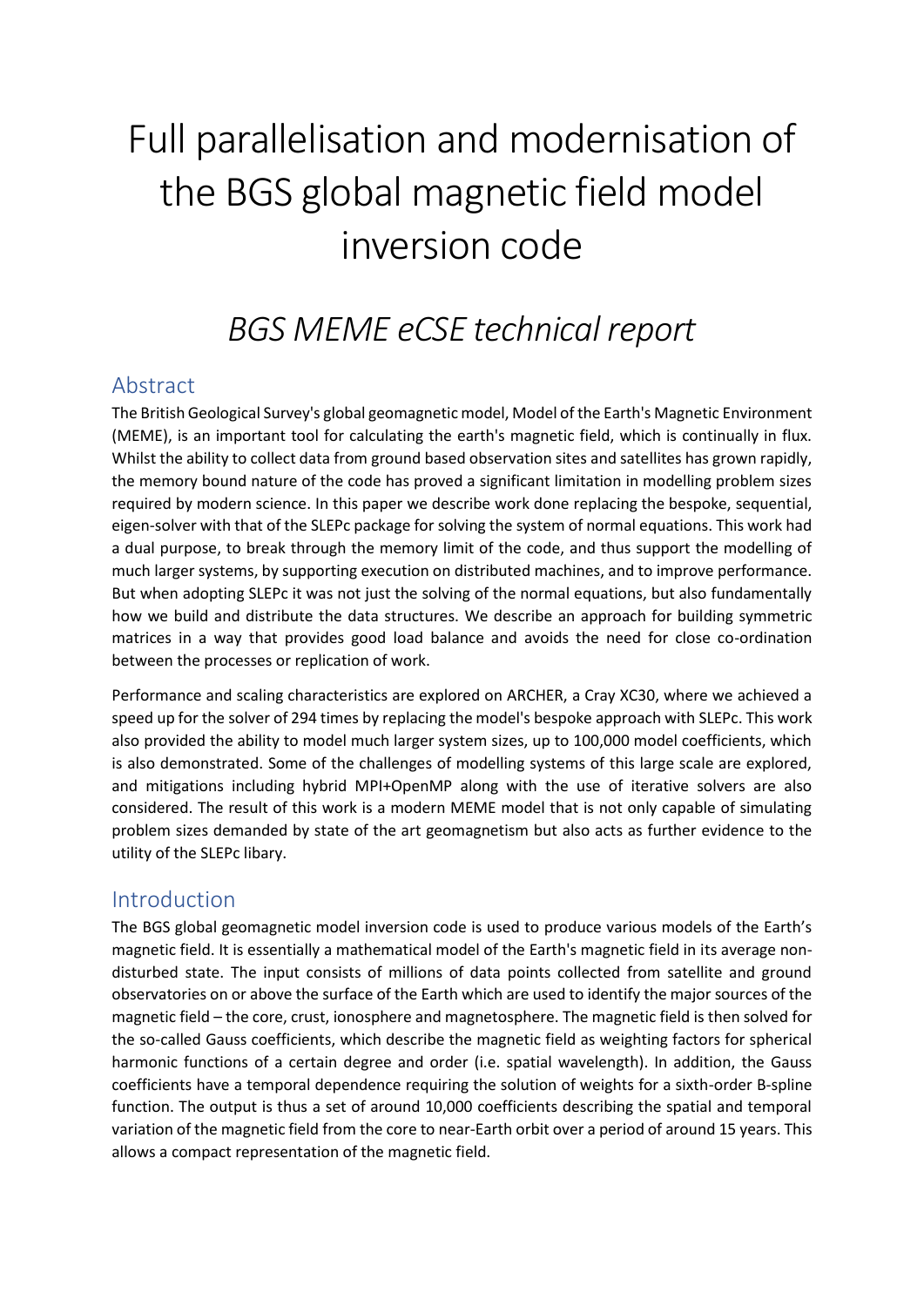The inversion code, although partially parallelised, has critical parts which currently run in serial fashion, in particular the solution of the normal matrix. This serial portion places significant limitations on scaling up the parallel performance of the problem. It has been determined that a fully parallel algorithm is needed, which avoids the various partial-step solutions which are currently used during the computational work. A fully parallel problem would allow the spatial and temporal resolution of the model field to be increased significantly. This should in turn give reduced uncertainties and an increase in the predicted confidence levels in the modelled field. The models are widely used in the scientific community e.g. for studying the core field or the effect of space weather and non-scientific communities, for example in navigation (civilian and military), or for commercial activities in mineral or hydrocarbon exploration (c.f. Figure 1).



*Figure 1 - (Left) Magnetic Declination angle for 2015.0 for the Earth's main field to degree and order 13. (Right) Lithospheric magnetic field strength for degree and order 16 to 133 (in nanoTesla).*

From the BGS code, the community produces a number of models each year both for research and for non-scientific users. One such model is the International Geomagnetic Reference Field (IGRF). This model is widely accepted as a standard low spatial resolution model of the Earth's magnetic field. One user community is solar-terrestrial physicists who use it for their magnetic coordinate systems. Another community studies the history of the Earth's magnetic field over thousands of years in order to understand the underlying physics generating the field. The IGRF is updated generally only every 5 years and BGS has contributed since its inception in the late 1960s. Another widely-used model is the World Magnetic Model (WMM). This model is used in civilian and military navigation and positioning systems, including mobile phones, and is updated every 5 years by BGS with their counterparts in the USA. Other models are produced annually by BGS for detailed navigation where very accurate values of declination are required, or to look at rapid time variations of the magnetic field for scientific study.

#### Performance and scaling characteristics of existing model

Previously a partial parallelisation of this code was undertaken with MPI which concentrated on the building of the matrix and RHS vector, all other aspects (such as the Eigen solve and IO) remained serial. This parallelisation worked by allocating the entire data structures on every process (e.g. the entire matrix and RHS) and decomposing on the input data. Contributions from each input data are additive, and as such each process would calculate the contributions for its subset of data across the entire matrix and RHS, before all individual processes' data was collected at rank 0 and added together.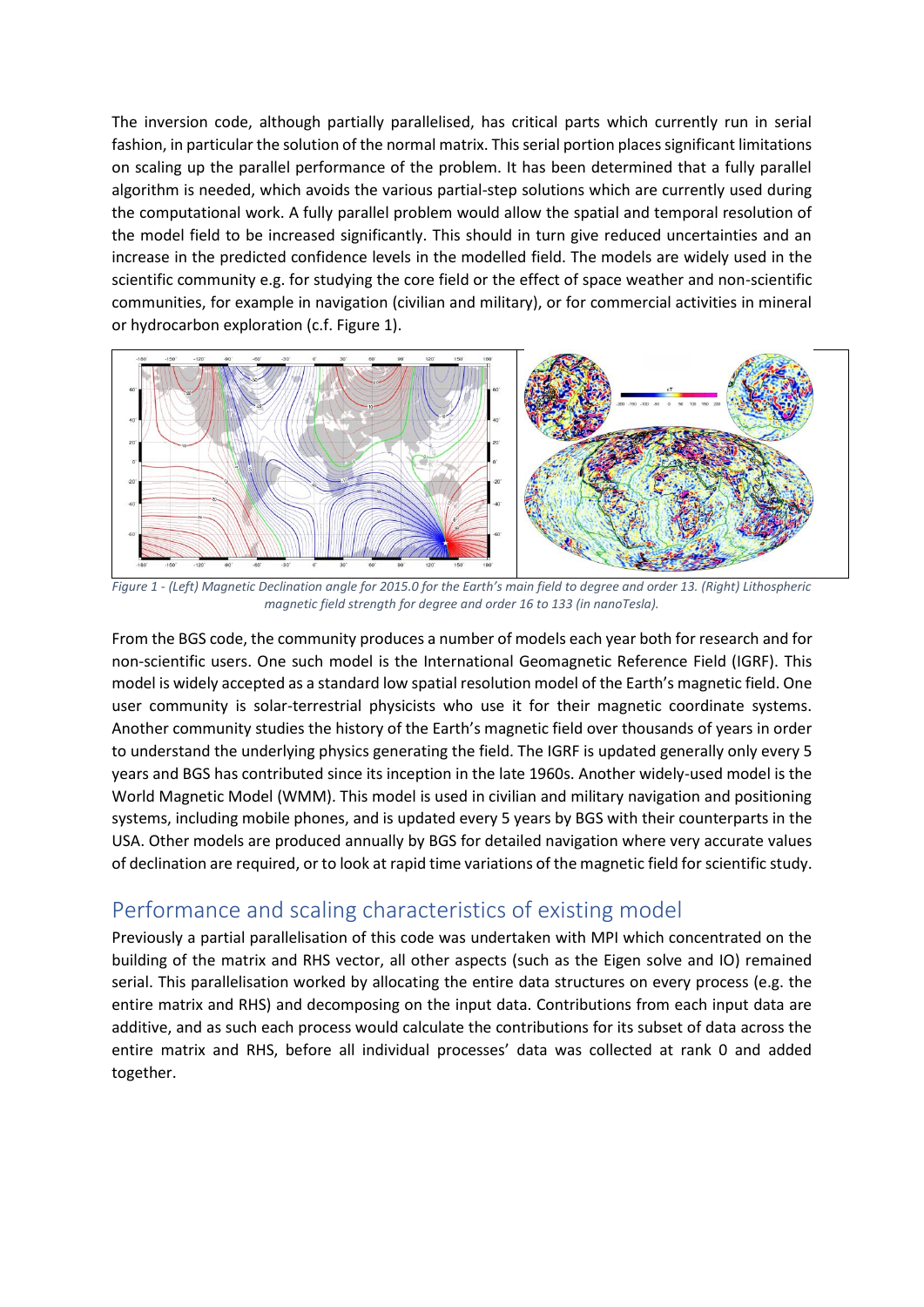

*Figure 2 - Illustration of existing parallelisation of matrix and RHS building by decomposing on the input data*

Figure 2 illustrates the existing parallelisation in more detail, where input data size of *n* is decomposed across the processes and then the entirety of the data structures (in figure 2 only the matrix is illustrated) is built locally for that subset of data. Once local building has been completed these values are collected at a root process (rank 0) and added together to form the final matrix values.

There are a number of limitations with this approach and implementation:

- 1. Because the entire global matrix has to be held on each process, the memory limit of the machine is quickly reached. In figure 2 this is illustrated by c, which is the number of model coefficients (or parameters.) Common parameter sizes are 10000 which results in a matrix of 10000 by 10000 which, bearing in mind this is double precision, is 800MB of data per process. The community would like to extend this to much larger system sizes, but the amount of memory required increases exponentially as the number of model parameters increases. For instance moving to 20,000 parameters would require 32GB memory per process. This is important because model users are currently forced to throw away significant amounts of data (for instance they can only use 1 in 20 data points collected by EASA SWARM satellites due to the memory limits of the code.)
- 2. This parallel implementation of this assembly uses point to point MPI communications (blocking synchronous sends and blocking receives) to gather up data from each process for the addition on the root rank. This would be far better as a reduction.
- 3. There is a work imbalance between the processes in calculating the normal equations and RHS where there was a 37% difference in the runtime between the slowest and fastest process in our test run of the matrix and RHS building. Due to the implementation of the MPI communication, this results in excessive stall time for process, where the slowest rank dictates the overall run time.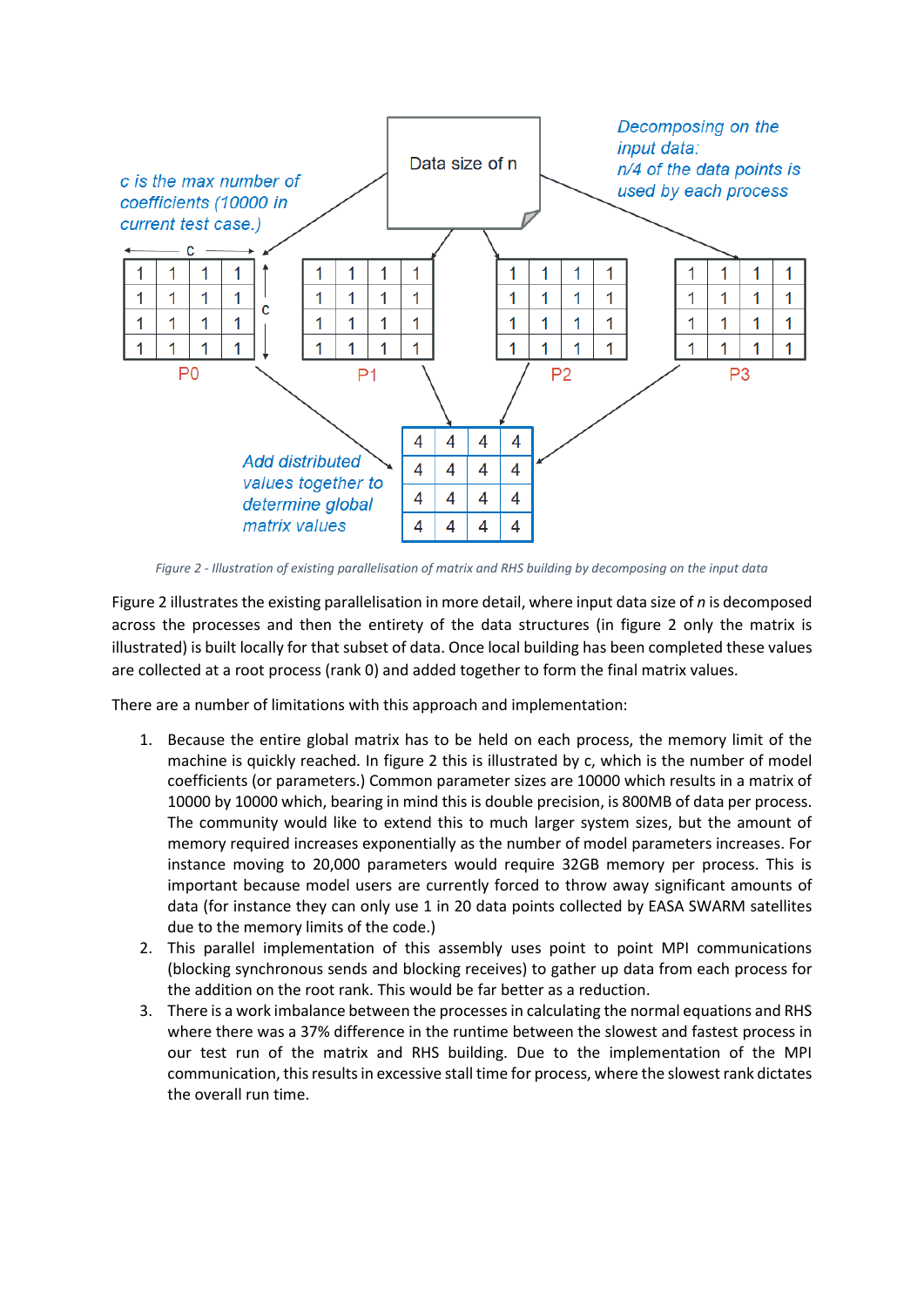

*Figure 3 - Strong scaling experiment of previous code, 10000 model parameters, with 4.6 million data points*

Figure 3 illustrates strong scaling of the previous code on ARCHER with 4.6 million data points and 10000 model parameters. It can be seen that, up until 576 processes (24 nodes), a modest speed up is achieved (3 times compared to 72 processes whereas a speed up of 8 times is theoretically possible.) At 576 processes 28% of the overall runtime represents execution running in parallel and the remainder is running in serial. This very significant serial fraction, combined with the naive use of MPI communication calls, therefore limits any further speed up and it can be seen that there is little improvement at 792 processes (33 nodes.)

| <b>Description</b>                 | Percentage of runtime | <b>Actual runtime (seconds)</b> |
|------------------------------------|-----------------------|---------------------------------|
| IO (reading and writing)           | 0.09%                 | 126                             |
| Determine distribution             | 1.5%                  | 207                             |
| Build matrix and RHS (in parallel) | 28%                   | 3777                            |
| Calculate Eigen values and vectors | 62%                   | 8188                            |
| Other Eigen solver activities      | 4%                    | 583                             |
| Calculate deviation of solution    | 1.6%                  | 215                             |
| Misc                               | 2.31%                 | 302                             |

*Table 1 - Profiling of runtime over 576 processes*

Error! Reference source not found. illustrates profiling of the runtime over 576 processes, it can be seen that by far the most significant amount of time is spent (in the serial part of the code) calculating the eigenvalues and vectors as part of the Eigen solver. Even though building the matrix and RHS is still parallelised there is still a significant amount of time spent and determining the distribution of particles across processes also consumes a considerable amount of runtime.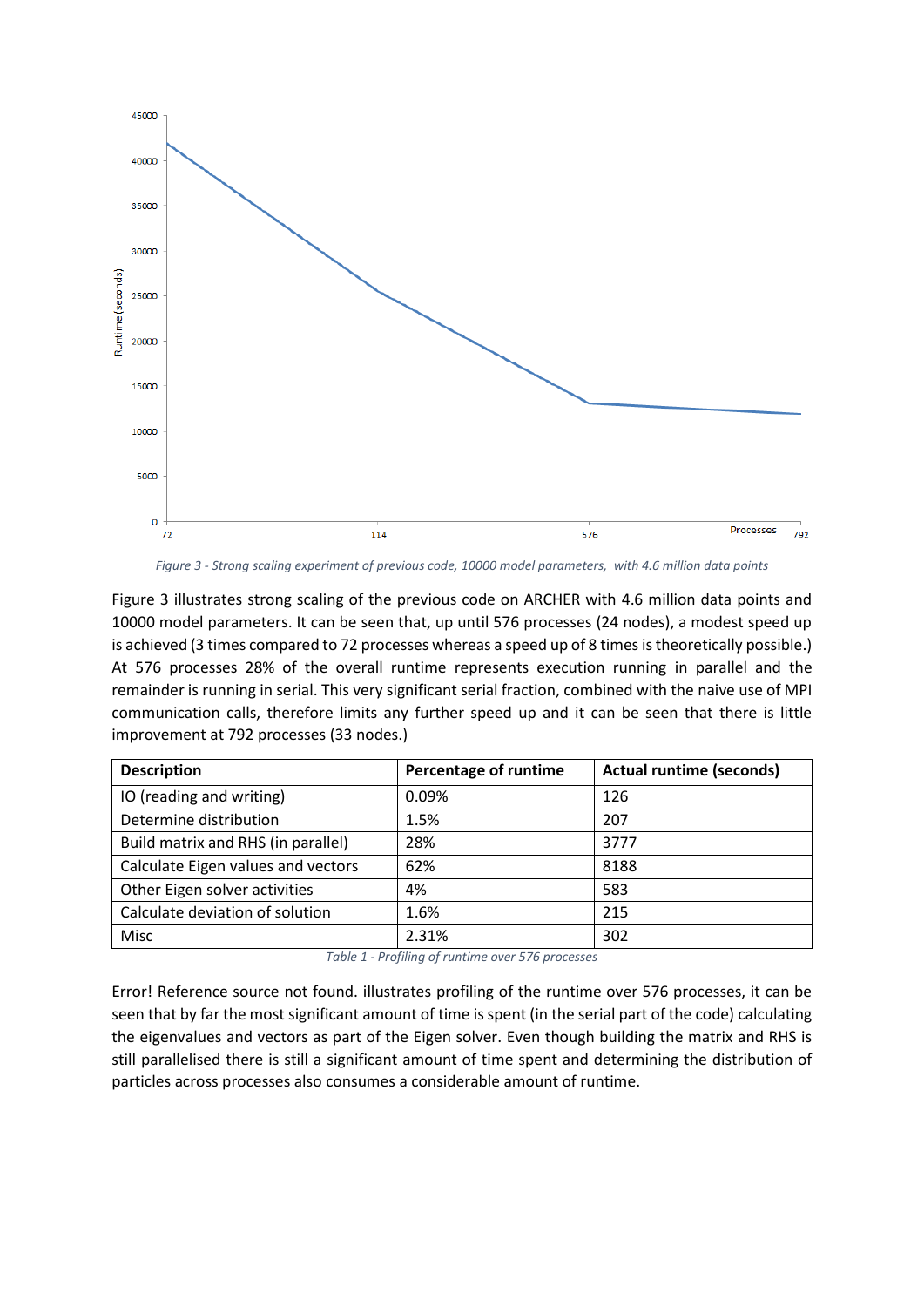

*Figure 4 - Solver and matrix building time for 8,000 parameter problem with 4.6 million data points*

Figure 4 illustrates this same thing in a different manner for a different experiment of 8,000 parameters and 4.6 million data points. It can be seen here that the solver time is constant, 7200 seconds, irrespective of parallelism due to its sequential nature. The matrix and RHS building time does scale as parallelism increases, but at 516 cores still takes a substantial amount of time.

The solver itself is based around a direct solve where an eigensolve is performed to find the eigen values and vectors of the matrix and then apply these to the matrix and RHS. In the previous code this was using a serial Givens reduction to solve the eigenvalue problem.

#### Improvement of the model – the proposed plan

The major aspect for the model community was to be able to run larger systems and hence the memory limitation of the current approach was their most critical limitation of the current model. However the runtime is still very important, because these larger systems must run and as such optimisations to the performance hotspots of the model were also critically important. Actually it was our view that these things went hand in hand, work to improve the parallelisation of the model addressing the memory limits should also have a positive impact on the overall model performance.

The specific objectives for this project were:

- The ability for the code to run on at least 1,000 cores with reasonable scaling/parallel efficiency. The runtime of the code on 112 cores of the BGS machine (for a specified data set/test-case) is around 11 hours. This contains a significant serial fraction and if the code was completely parallelized the runtime should be significantly reduced. Strong scaling wise, we are aiming for a baseline of max 8.5 hours runtime.
- Provide the ability to solve over 100,000 parameters which is the number needed to describe in time and space the various geophysical systems we can model with the magnetic field (core, lithosphere, ionosphere and magnetosphere).
- Solve the 100,000 parameter task in 240 hours or less.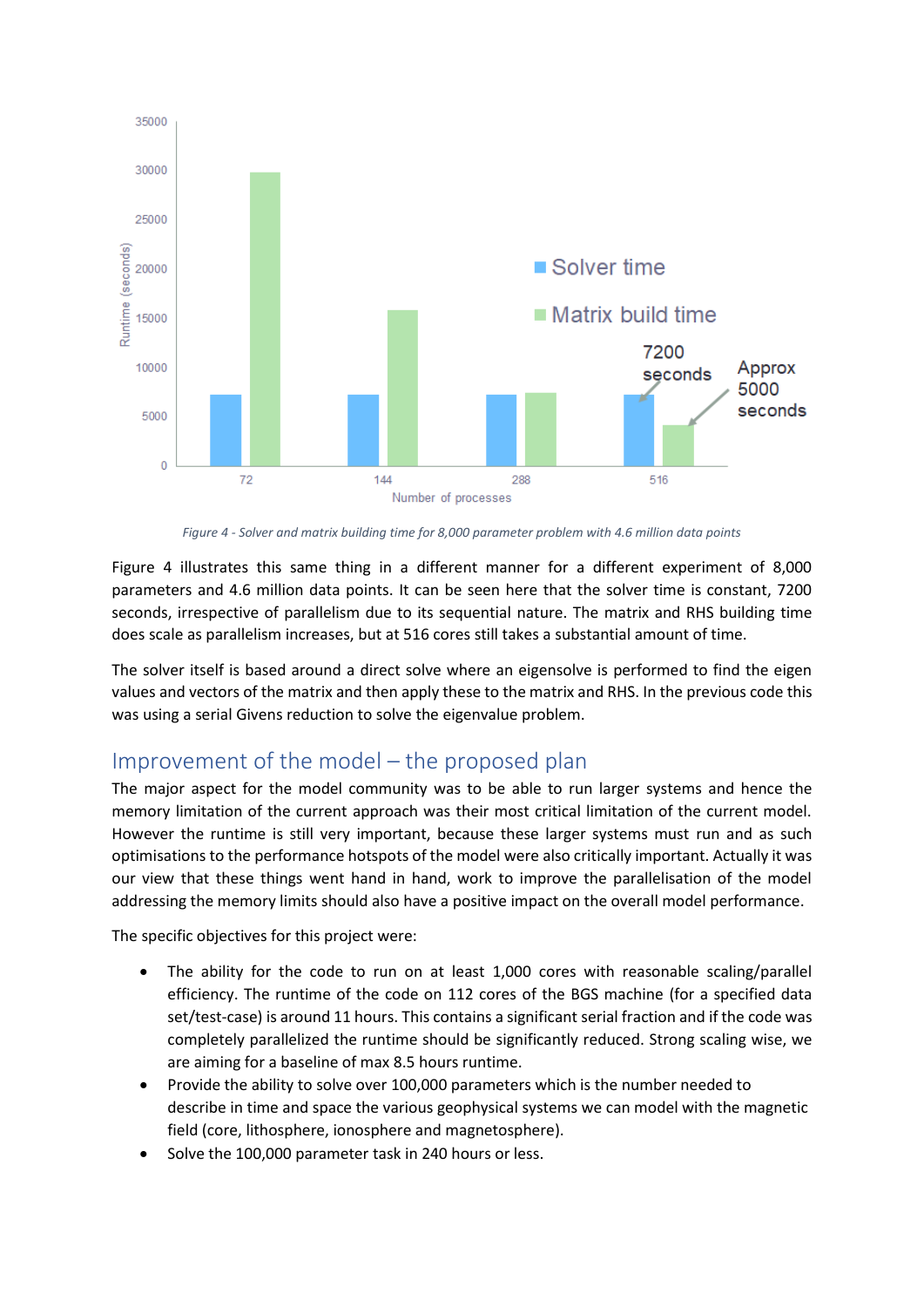• Along with previous performance metrics, results should be in agreement (e.g. within a relative 0.1%) with the results produced by the current code on Archer and BGS facilities.

For reasons of reproducibility with the previous model it was decided to stick with using an eigensolve and to use the PETSc library, where we will take advantage of the distributed memory functionality to build up distributed MPI based matrices and vectors. The Scalable Library for Eigenvalue Problem Computations (SLEPc), which is a library that sits on top of PETSc, provides Eigen solving capability and the solver directly called from the code. The benefit of using PETSc and SLEPc is that we gain the benefits of modern solvers and parallelism, whilst keeping with using an Eigen solver means other parts of the code (such as calculating the formal deviation at the end) which rely on the resulting eigenvalues remains unaffected. After this is working and validated, it will then be possible for the BGS and general community to test iterative solvers that ship with PETSc, such as GMRES, for any likely performance/scalability improvement that an iterative method might produce and at what stability cost in the future.

Driven by how PETSc works, instead of decomposing on the input data points, instead the matrix (and RHS) is decomposed amongst the processes. The idea is that this will still be built in a distributed fashion with each data point contributing to each location in the matrix and RHS and every input data point will exist on every process for this step. Not only does this break the memory limit, as the matrix is now distributed across the processes, but it also allows for the Eigen solve (including the calculation of eigenvalues & vectors) to be performed in parallel.

In conjunction with this a plan to generally modernise the model from a code perspective was also proposed. The previous model was fixed form FORTRAN 77 and fairly messy from a code perspective as numerous people had worked on it over the years. It was decided that, refactoring this to free form Fortran 90 and applying code standards throughout would make the model more maintainable by the community and might even help improve single node performance.

#### Our new model: Distributed building of the matrix and RHS

Instead of the entirety of the matrix and RHS being resident on each process and the processes then decomposing on the input data, the decomposition is done on the matrix and RHS, with the entirety of the data processed for this subset of the data structure. This is illustrated in figure 5, where both the matrix and RHS structure (which is a 1D array) is decomposed across the processes for *n* model parameters. The challenge with this approach is that the matrix is in-fact symmetrical, so only the diagonal and one half of the matrix actually needs to be computed. It is fairly easy for the previous model to take advantage of this fact, as each local process will only compute the values for the diagonal and upper half of the matrix before communicating these to the root rank (process 0.) This root then sums up the values at each cell of the diagonal and upper half of the matrix from each process, before copying the upper values to their corresponding lower value location in the matrix. Because the building of the matrix and RHS is so expensive (e.g. over 30000 seconds on 72 processes), being able to limit the amount of data explicitly computed is an important saving. This symmetry is illustrated in figure 6.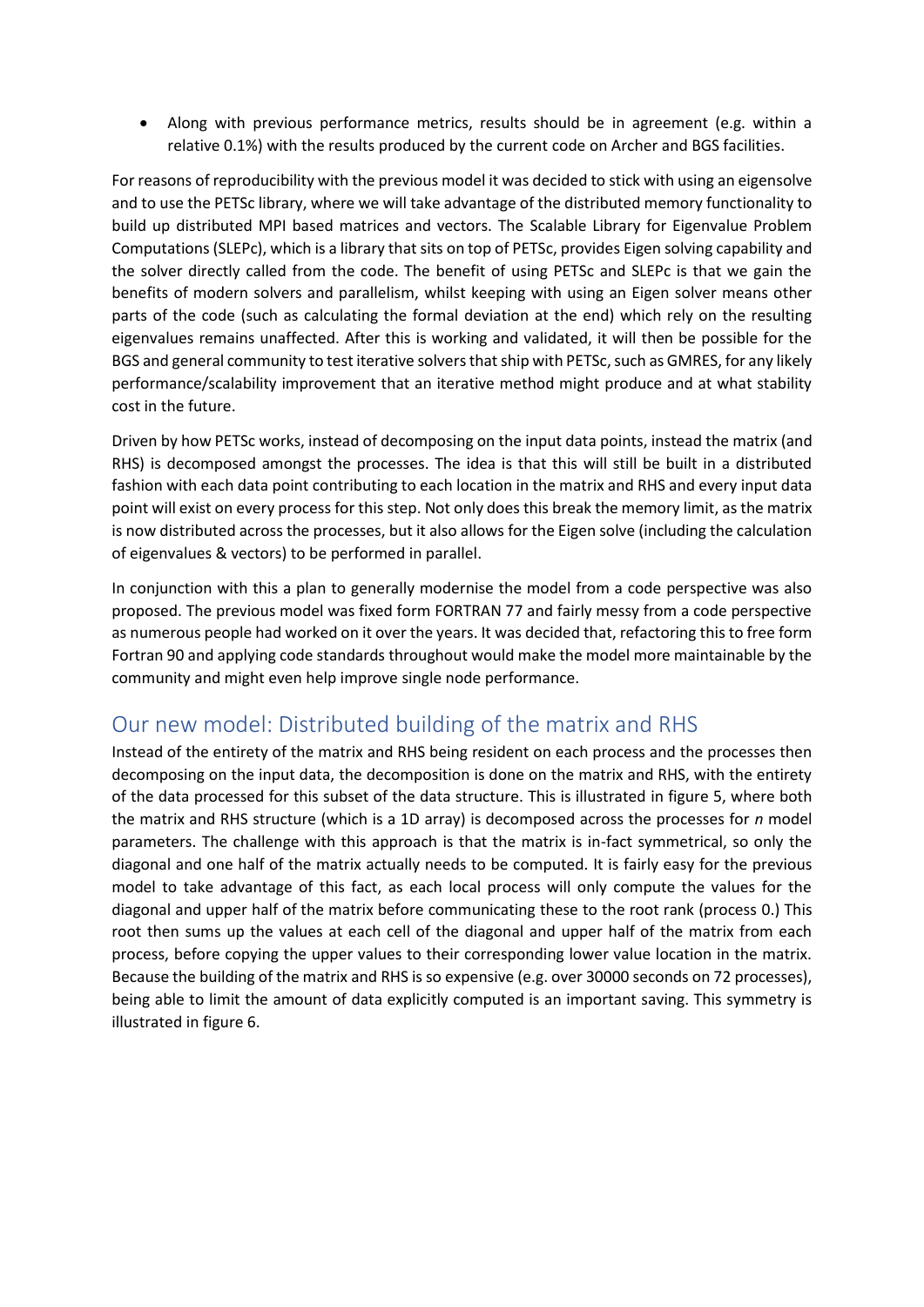

*Figure 5 - Decomposition of matrix and RHS*

However there is a problem with the decomposition of figure 5 – namely that exploiting the symmetry of the matrix becomes far more difficult because the corresponding cells in the upper and lower parts of the matrix are likely on different processes. There are two naive options, firstly one could ignore the symmetry and instead all processes calculate the points assigned to them or secondly each process holding a diagonal and upper cell calculates this and then MPI communication is used to send the upper value to the process holding the corresponding lower cell.



*Figure 6 - The previous model only explicitly computes the diagonal and upper half of the matrix, then copying the upper values to their corresponding lower cell*

Neither of these options are ideal, with the first option redundant global computation is being performed as explicit calculation of each of the lower cells would be a duplicate of work done elsewhere. The major limitation of the second approach is illustrated in figure 7, which results in a significant load imbalance. For instance on the example of figure 7 process 0 must calculate 13 points whereas process 2 only 3 points. Because of the intensive nature of building the matrix and RHS this would result in process 2 spending much of its time idle.



*Figure 7 - Naive approach of only calculating diagonal and upper matrix points held locally*

It was therefore realised that a different approach was required which would natural balance the load between processes when building the matrix. Therefore, instead of simply limiting the calculation to the diagonal and upper part of the matrix to avoid redundant calculations, we developed an approach where processes would build specific upper and lower parts of their matrix, but crucially without the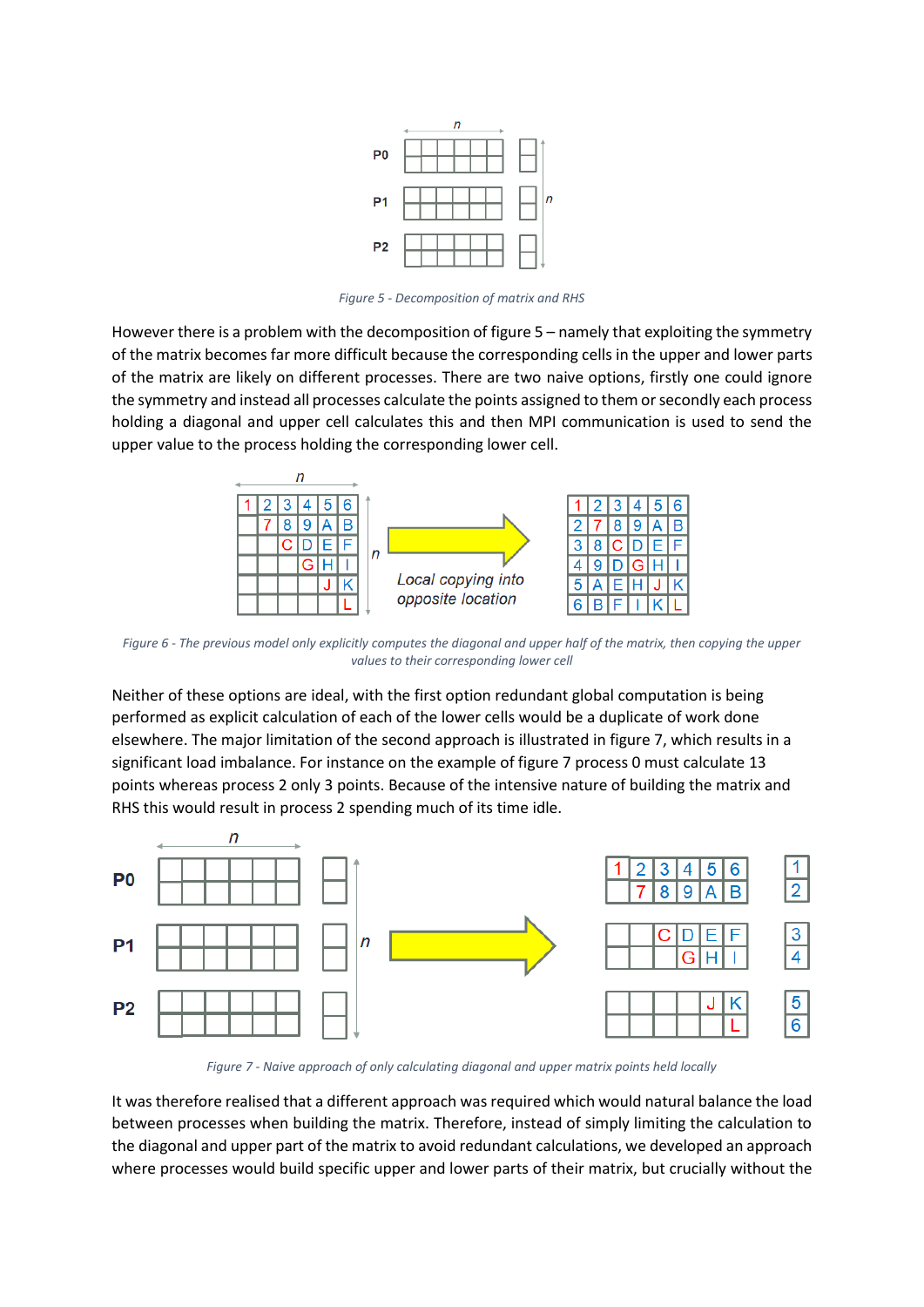global duplication of computation (e.g. if one process is building the values for a lower cell then there is the guarantee that the corresponding upper cell value will **not** be built by the holding process) and minimal global coordination.

$$
f = \frac{n^2 - n}{2} + n
$$

Equation 1 illustrates the calcul<sup>been to be explicitly calculated, where n is the **of cells that must be explicitly**</sup> *Equation 1 - The global number of cells that matrix size in one dimension*

calculated based on a matrix of *n* by *n* by *n* (corresponding to *n* meters.) For instance using the

example of figure 7, the matrix size is 36 but *f* is 21, so only 21 cell values must be explicitly calculated. For each row we calculate *r=f/n*, which is the base points per row that need to be calculated. In the example of figure 7 this is 3.5 . Then, for each row held locally the rank starts at the diagonal and calculates *r* local points. This is illustrated in figure 8, if *r* is a whole number (*n* is an odd number in this case) then that is all that's required, however if *r* is a fraction (*n* is an even number as in the example here) then slightly more is required. In the case of *r* being a fraction then starting from the first row, for each row the rank processing that row alternates between *r=ceil(r)* and *r=floor(r)*. If the number of rows divided by 2 (*n/2)* is even, then this ordering of ceiling and floor needs to be swapped in the second half of the matrix. This pattern can be clearly seen in figure 8, where the elements per row alternates between ceiling and floor and as 6/2=3 is not even, then no swapping of these should be done.



*Figure 8 - Balanced building of the matrix*

The distributed algorithm building so far provides the ability to build the matrix in a way that requires minimal coordination between the processes to determine which cells to explicitly calculate, avoidance of replicating work and reasonable load balance. The next step is to then send calculated data values in the upper or lower parts of the matrix to the corresponding process which will need to place that value in its lower or upper part of the matrix. Each process calculates the number of values it needs to send to every other process and the number of values to receive from every other process. Based on this send and receive buffers are allocated, cell data is packed into the appropriate send buffer, and non-blocking MPI sends and non-blocking MPI receives are issued.

This is illustrated in figure 9, the data per cell is not just the explicit value, but additionally the zero indexed global row and column of that piece of data. Therefore each cell requires 16 bytes (8 bytes for the double precision value and two 4 byte integers.) This additional global coordinate is associated with each data value to both ensure the correct mapping of values to cells on the receiving process, and also it means that determining the placement of this value locally on the receiver is trivial (just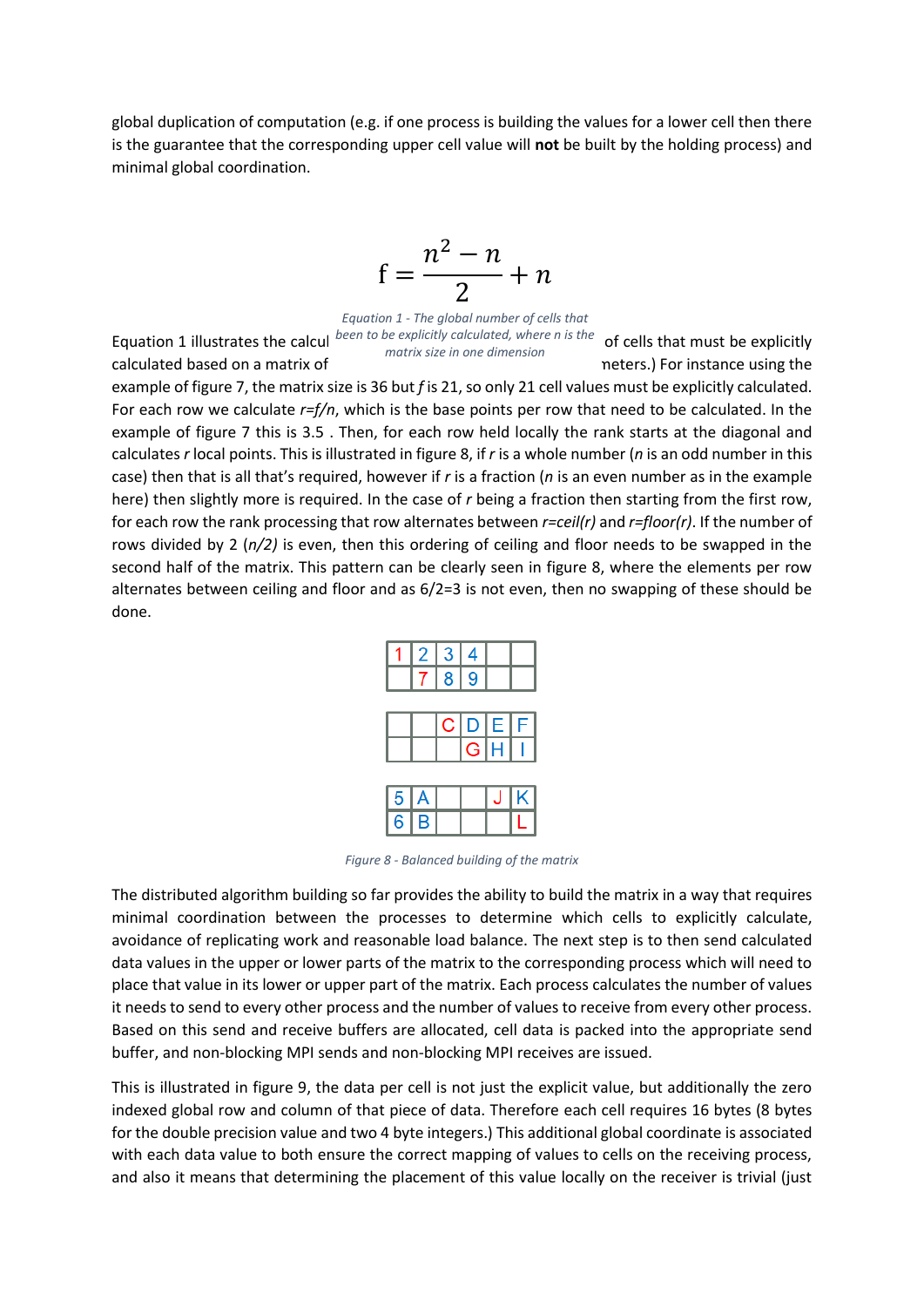swap the row and column around and translate the global row to a local row based on the local starting row position.)



*Figure 9 - Sending cell data to corresponding process*

At this point copying of values between the upper and lower parts of the matrix held locally occurs (for instance in this example the value *2* will be copied on process 0 from the 1st column of row 0 to the  $0<sup>th</sup>$  column of row 1.) Next MPI waits are issued for the non-blocking communications and when these have completed the received values are copied from the receive buffers into the appropriate local matrix cell by swapping the row and column and adjusting the row for the local starting point. This is illustrated in figure 10 and represents the last step of the global building of the matrix (and RHS.)



*Figure 10 - Receiving values and copying them from the receive buffer into the appropriate matrix cell location*

In addition to the modified parallelism described in this section we also reordered and optimised a number of loops in order to enable them to make better use of the cache. There were also a number of loops where we were able to re-order the loop and avoid redundant internal calculations. One example of this was a loop that stepped through the data and for each iteration required calculation of a specific value to apply to the data. By reordering the loop here we were able to calculate this value only once and then loop through all the data elements and apply this value before moving onto the next one. Whilst these sorts of serial code optimisations were not the main focus of this project, we felt that simple modifications that improved performance were worth doing as part of the general code refactoring.

#### PETSc and SLEPc Eigen solving

Instead of parallelising the existing Givens reduction, we decided to replace this with an approach that utilises the PETSc and SLEPc libraries for the Eigen solve. The Portable Extensible Toolkit for Scientific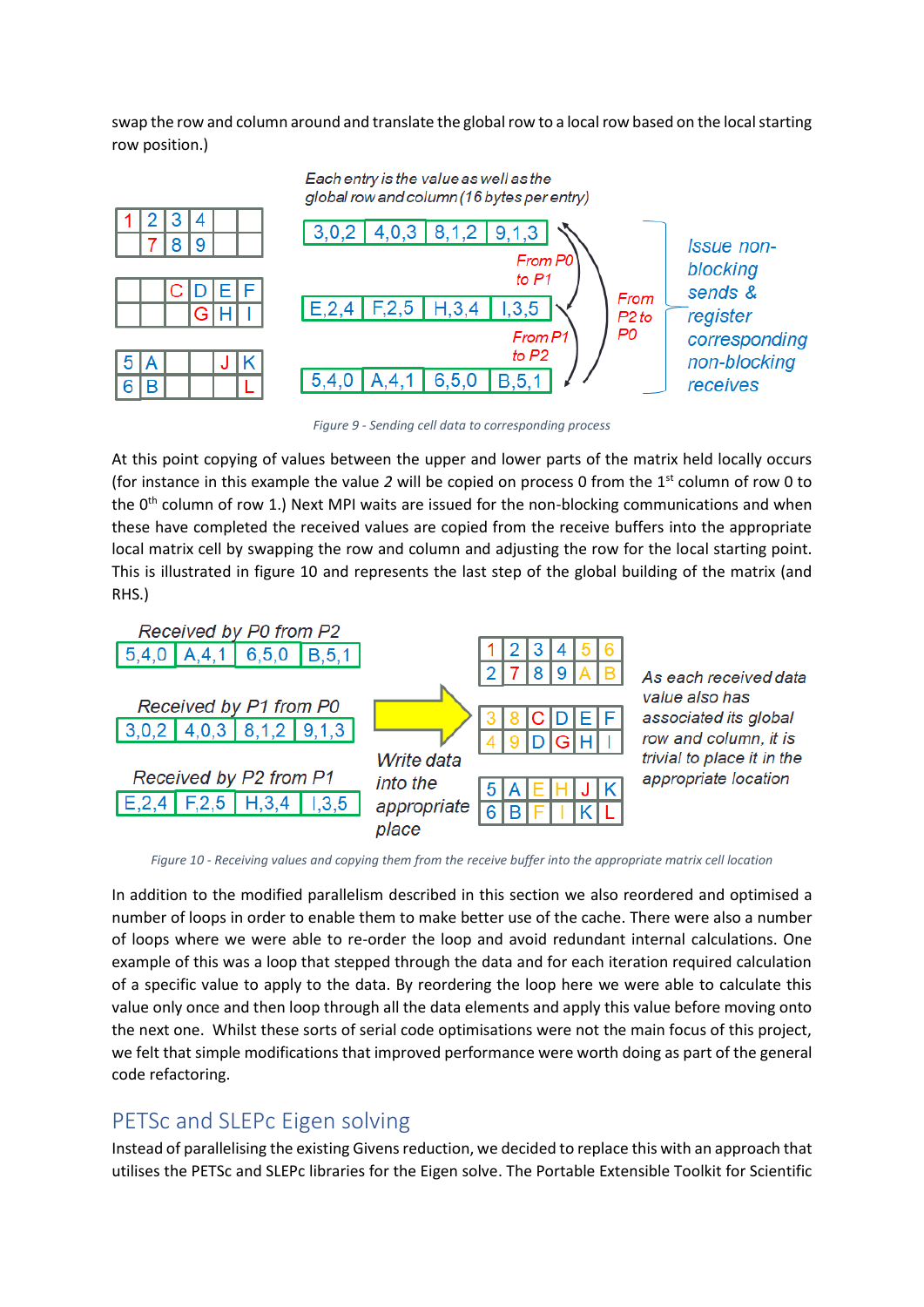Computation (PETSc) is a is a suite of data structures and routines developed for the parallel solution of scientific applications modelled by partial differential equations. Not only does PETSc ship with a variety of highly optimised pre-conditioners and solvers, there is also extensive support for flexibly selecting different modes of execution that include running serially, running over distributed memory machines (using MPI) and even GPUs. Whilst PETSc does not come with any Eigen solvers, the library itself has been designed so that aspects can be used as building blocks by other libraries. As such the Scalable Library for Eigenvalue Problem Computations (SLEPc) sits on-top of PETSc, providing the eigen solver capability but relying on the PETSc eco-system for parallelisation, utility functionality and general program flow. The beauty of using SLEPc is that the code is still written in *the PETSc style*, just the specific solver created is an Eigen solver in the SLEPc library. This is important because not only does it mean that those familiar with the common PETSc library will understand the code, but also it should be fairly trivial (from a code perspective) to swap out the Eigen solver and replace it with a PETSc iterative solver.

The SLEPc libraries comes with a number of Eigen solvers including Krylov-Schur, Arnoldi, Lanczos, GD and Lapack. There are also a significant number of options that can be tuned, either directly in code or via command line arguments to the executable to set specific configurations. After extensive testing we found that for this problem the default, Krylov-Schur, solver is by far the best (most accurate with respect to the previous code and fastest). We spent significant time investigating different configurations, specially the maximum projected dimension which trades off memory usage for redundant computation when running in parallel. However, none of these made a significant difference to performance or memory usage and as-such we concluded that the default settings were optimal for the model as it currently stands.

This raises an important point however, as the MEME model itself is fairly generic with the specifics of the problem, effectively the equations that determine the values held in the matrix and RHS, provided by a driver code which bootstraps the model. As such it might be that other future users of the code, with their specific models dictated by their own driver code might benefit from other SLEPc solvers or options. In the first instance these individuals can experiment with different PETSc and/or SLEPc options via command line arguments to their MEME model executable. To make these more permanent, on a driver by driver basis without polluting the MEME generic library (as it might be used by multiple drivers) we extended the driver code to provide an explicit opportunity for setting driver specific configuration options. One such option in the current model is to tell SLEPc that the problem is generalized Hermitian, this is important because not only does it significantly improve performance in comparison with the assumed non-Hermitian approach but also the previous model makes this assumption and-so this mode of operation most closely matches the results between the new and previous model.

#### Code refactoring

As part of this work we have also undertaken large scale code refactoring, upgrading the code from fixed form FORTRAN 77 to free form Fortran 90. In addition to this we took the opportunity to apply coding standards and restructure the library layout. In this section we provide an overview of the steps taken.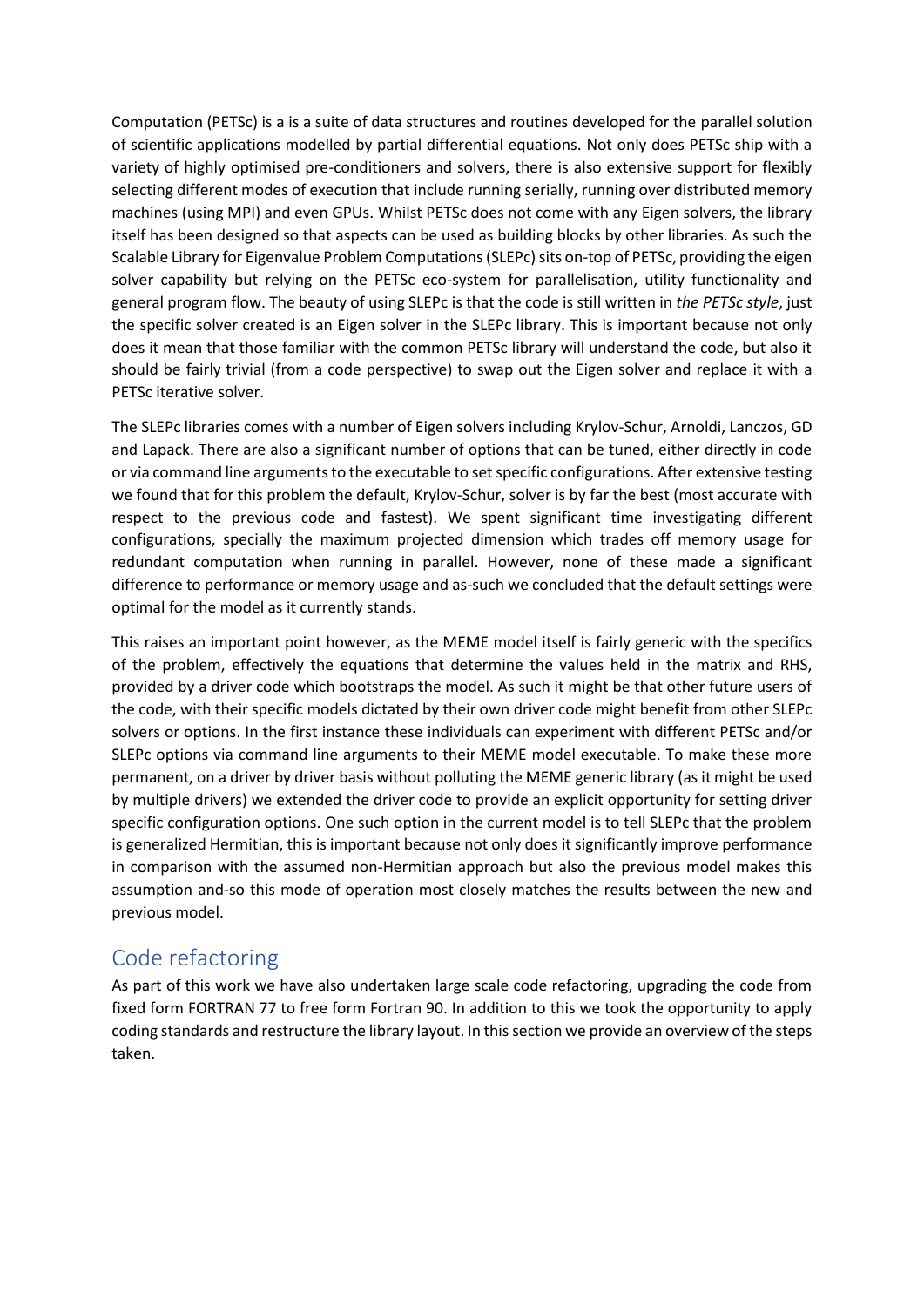| degrees.F90<br>common<br>interface definitions.F90<br>raise error.F90<br>conversions.F90                                                                                                |
|-----------------------------------------------------------------------------------------------------------------------------------------------------------------------------------------|
| forward modelling.F90<br>forward mod-                                                                                                                                                   |
|                                                                                                                                                                                         |
| inverse prob<br>normal_equations.F90-<br>spline model.F90                                                                                                                               |
| io<br>read cov.F90<br>read <sup>—</sup> obs data.F90<br>read <sup>-</sup> sat data.F90<br>write <sup>-</sup> comp.F90<br>write_eigv.F90<br>write model.F90<br>legendre.F90<br>legendre- |
|                                                                                                                                                                                         |
| misc-<br>eigen_solver.F90-<br>formalstd.F90<br>petsc_solve.F90<br>run_options.F90                                                                                                       |
| misfit norms<br>misfit norms.F90                                                                                                                                                        |
| spherical harmonics<br>-x_spherical_harmonics.F90<br>-y_spherical <sup>_</sup> harmonics.F90<br>-z_spherical_harmonics.F90                                                              |
| $-$ timings. $F90$<br>timing –                                                                                                                                                          |

*Figure 11 - Revised MEME library structure*

Figure 11 illustrates the revised model library structure, where numerous F77 files were concatenated into free form F90 modules. In addition to the code itself the makefiles were also overhauled, with a *Makefile.base* provided and then *makefile\_optimised* and *makefile\_debug* which call into the base makefile but build the model for debugging or with full optimisation enabled. The Cray, Intel, GNU and Solaris compilers are supported as targets in the makefile. For instance, to build an optimised version of the code on ARCHER with the Cray compiler one would issue *make -f makefile\_optimised Cray* . The debug makefile inserts symbols into the executable (*-g)* and also enables error trapping such as indexes going out of bounds and FP exceptions. We don't suggest using the debugging version in production, but was useful during the development work here and also will support user developing their own driver code to ensure that this is correct before the large scale production runs.



*Figure 12 - Illustration of standard module structure used throughout the code*

Figure 12 illustrates the standard module structure we have adopted for all the free form F90 modules of figure 11. All modules are named with the *mod* postfix to make their module status explicit and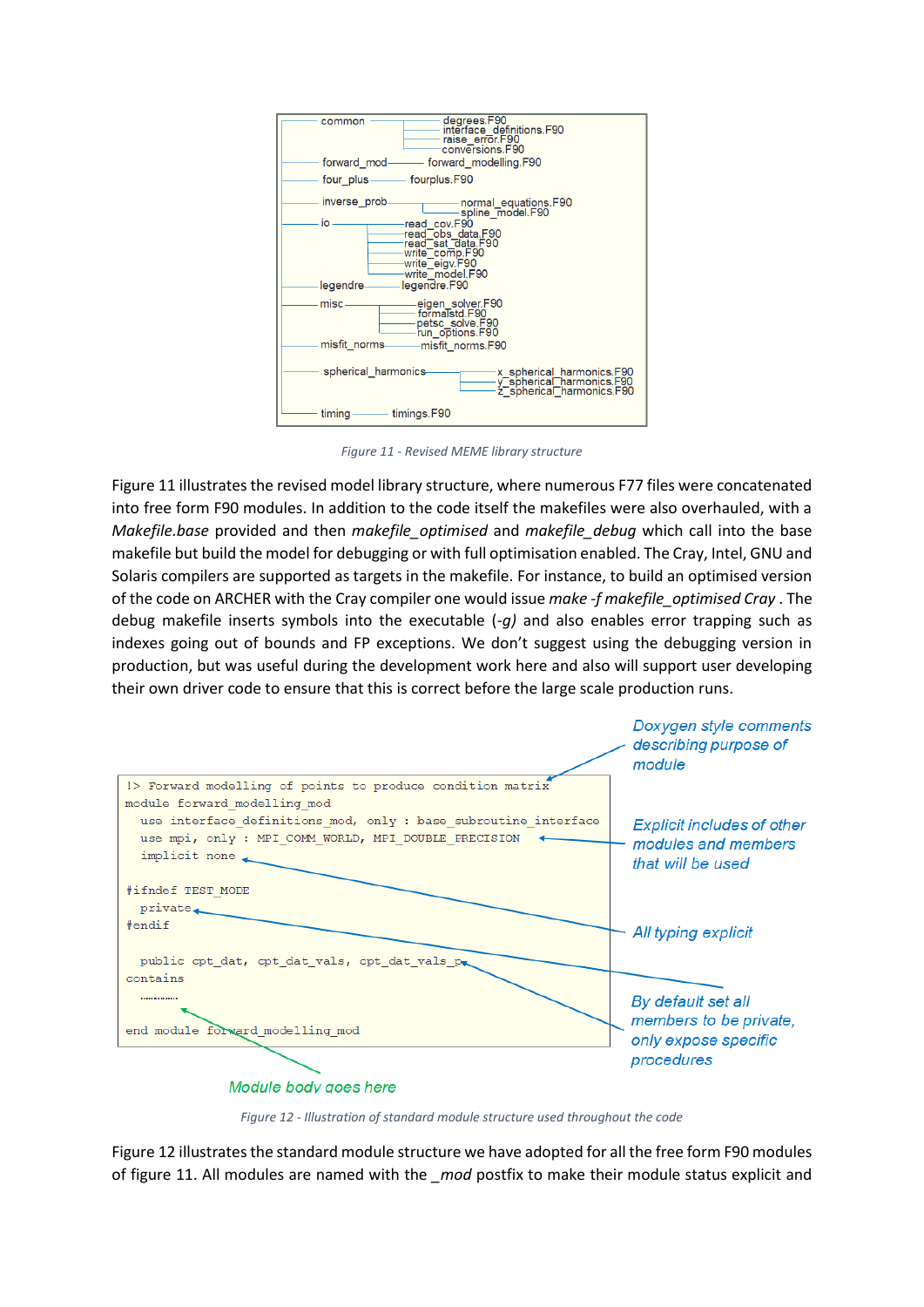Doxygen has been used for document generation and as such comments throughout the model follow Doxygen style mark-up. Modules are by default private and explicitly expose specific public procedures, likewise when using modules we only access the specific procedures that the module requires (e.g. only using *base\_subroutine\_interface* of the *interface\_definitions\_mod* module rather than accessing all members.)



*Figure 13 - Illustration of standard procedure*

Figure 13 illustrates the standards adopted for each procedure, where Doxygen mark-up is used to provide a high level description of the procedure and then each argument is explained (not all arguments are documented in figure 13 for brevity.) This is a significant step up from the previous model, where the limited code commenting was in French! In the previous model argument names were fairly meaningless and varied from procedure to procedure. Hence in the new model we renamed all arguments to be much more self describing (e.g. *num\_of\_bases* is the number of bases, *num\_coeffs*is the number of coefficients) and these are used as standard throughout the code. Intents are specified for all procedure arguments and the size of all arrays is also provided explicitly rather than inferred which is how the previous model was written. This last point is important, because by making the size of arrays explicit it is then possible to do bounds checking at debug mode, which isn't the case with implicit sizing.

In their driver code the user writes a number of procedures and then provides pointers to these as arguments to the main MEME model library code. The majority of the execution time resides in the MEME library itself, calling out to these user defined procedures via the procedure pointers for problem specific functionality such as the equations which govern the values held in the matrix and RHS. In the previous version of the code these were just passed without any definition and as such no error checking was possible on the arguments. We have explicitly defined interfaces for all of these procedures in the *interface\_definitions\_mod* module which governs their signature and tightens this aspect up. Hence if the user writes their own driver code and their procedures do not match the signature expected by the model then a compile error will be generated straight away.

From these standards, and especially the Doxygen mark-up style comments applied to all procedures and modules, documentation is auto-generatable and scripts have been included in the repository for regenerating the documentation in the future as the community continues to further develop the model.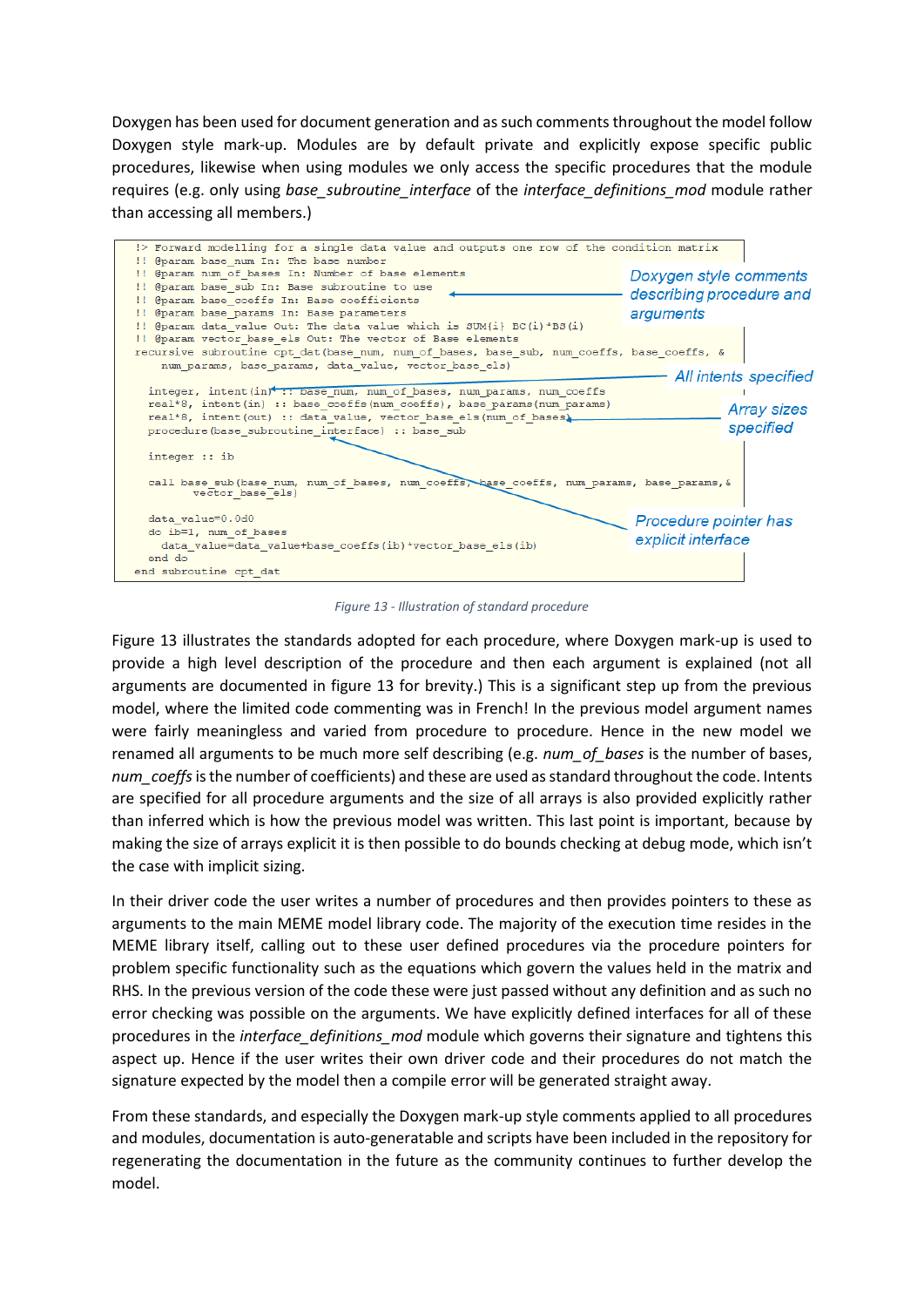#### Performance, scaling, accuracy and memory usage

Performance and scaling comparisons have been done on ARCHER. All experiments have been compiled with the Cray compiler version 8.6.5, PETSc version 3.8.4 and SLEPc version 3.8.3. In this section we concentrate on a system size of 10, 339 coefficients and 4.3 million input data items, contrasting the performance of our new code using PETSc and SLEPc for solving the normal equations, against the previous model. The chosen system size represents the limit of the capability of the previous model. The results of this experiment are illustrated in Figure 14 (runtime, on the vertical, is log scale), where it can be seen that the performance of the newly developed model as part of this eCSE project is significantly better than that of the previous code (vertical runtime is a log scale in the graph.)



*Figure 14 - Performance comparison of previous and new model with system size of 10,339 parameters and 4.3 million data points. The new model is 51 times faster at 1024 nodes than the previous model.*

Figure 15 illustrates the breakdown of timings for the results in Figure 14 between the normal equation build time and the solver time (again, vertical axis run time is log scale). It can be seen that, as expected, the solver time of the previous code is constant at 28,500 seconds irrespective of the parallelism due to its sequential nature. The run times for the normal equation building in the new code, along with the solve are significantly smaller than that of the previous code. Figure 15 it can be seen that the most significant difference in terms of performance between the two models is in the solver time, where our new code takes 194 seconds over 4 nodes and 97 seconds over 64 nodes in contrast to 28,500 seconds for the previous model regardless of parallelism. This represents a speed up for 294 times and illustrates one of the major benefits to using SLEPc and PETSc over the bespoke serial solver in the previous code, both in terms of raw computational performance and also the ability to leverage parallelism. In terms of solver performance, 97 seconds over 64 nodes was the fastest that it ran, with the solver run time slightly increasing beyond this point, e.g. to 130 seconds over 1024 nodes. This is because, with 10,000 model coefficients, we are hitting the limits of strong scaling and the problem size was not big enough to take advantage of the increased parallelism.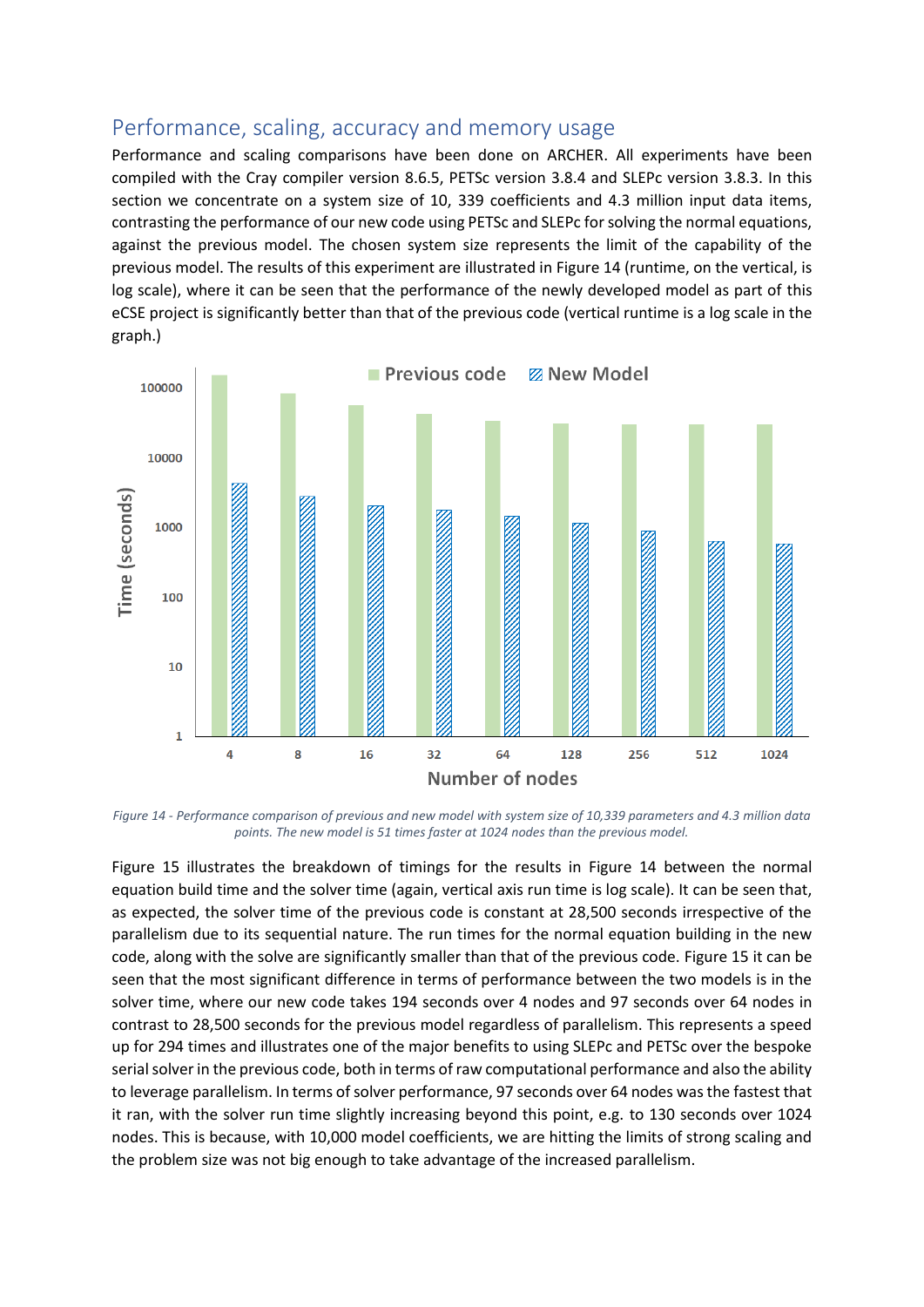This really illustrates the benefit of using SLEPc and PETSc over the bespoke serial solver of the previous code, both in terms of raw computational performance and also the ability to leverage parallelism. Having said that, the building of the matrix and RHS is also substantially faster in the new code compared to the previous code. This is a combination of serial and parallel optimisations as described previously.



*Figure 15 - Amount of run time for solver and building of normal equations for previous and new code as the number of nodes is scaled. Strong scaling effects also play a part here, but at the optimal number of nodes (64) the SLEPc approach is 294 times faster than the previous model's bespoke solver and at 1024 nodes our new normal equation building is 26 times faster than the previous model's approach.*

Table 2 illustrates the percentage difference between results generated by the previous code and the new model in the experiment of this section over 32 nodes. To do this comparison we wrote a single Python script, which is in the repository, and this compares the different types of textual results files for the two model runs. In this work we have not modified the format of the output files, as the community has other tools downstream that processes these files. However because we have changed so significantly how the matrix and RHS is built, along with a completely different approach to solving the Eiven value problem, there was a significant question around how the models would compare and we had a target of 0.1% mean difference. Table 2 contains the minimum, maximum and mean difference for each result file (Ffit to XYZfit\_c(3)) and it can be seen that the mean difference is well below this 0.1% difference target. The *Ffit* and *Fobsfit* results contain one result for each element, whereas for the *XYZfit*, *XYZobsfit* and *XYZfit\_c* results there are three separate result elements. In the later case we only report elements 1 and 3 in table 2 because element 2 is exactly equal, a zero percent difference, throughout all the results between the two models.

| <b>Metric</b> | Minimum % difference | Max % difference | Mean % difference |  |
|---------------|----------------------|------------------|-------------------|--|
| Ffit          | 0.000019             | 0.000053         | 0.000026          |  |
| Fobsfit       | 0.000014             | 0.000029         | 0.000019          |  |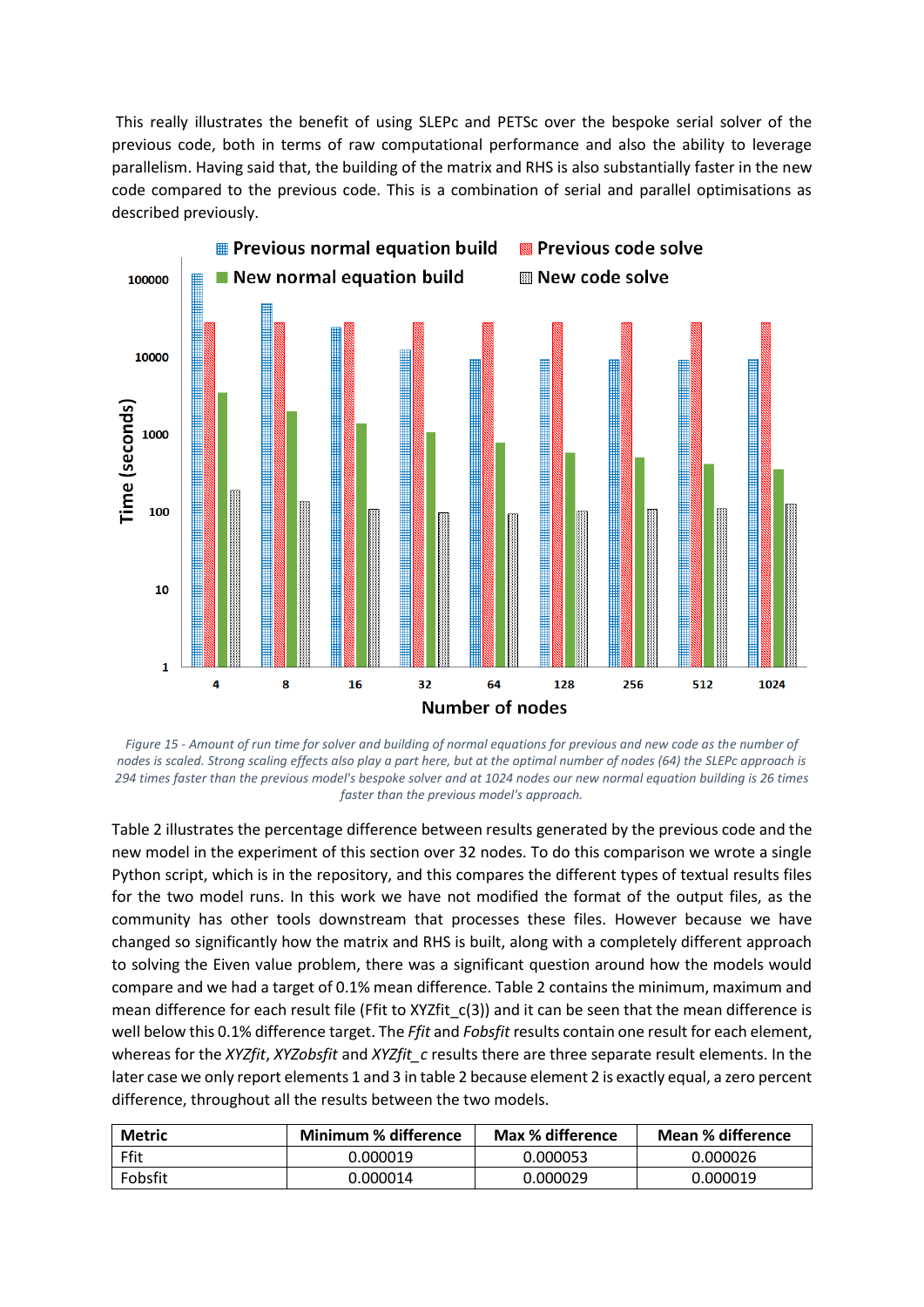| XYZfit (1)                | 0.000010 | 0.034425 | 0.000091 |
|---------------------------|----------|----------|----------|
| XYZfit (3)<br>0.000010    |          | 0.312869 | 0.000204 |
| XYZobsfit (1)<br>0.000010 |          | 0.000081 | 0.000033 |
| XYZobsfit (3)             | 0.000010 | 0.182673 | 0.000130 |
| $XYZfit_c(1)$             | 0.000010 | 0.007966 | 0.000073 |
| XYZfit c(3)               | 0.000010 | 0.011187 | 0.000085 |
|                           |          |          |          |
| Model coefficients        |          | 43       | 0.048114 |

*Table 2 - Percentage result difference between results generated by previous model and new model with experiment of figure 14 over 32 nodes*

The *model coefficients* of table 2 are slightly different to the results illustrated in this table. Instead, these are raw generated co-effieicents that come directly from the Eigen values and vectors, before they are then applied to the input data to generate the results. Whilst a maximum difference of 43% seems very significant (especially in comparison to the 0% minimum and 0.048% mean), it should be noted that all the differences in this large range represent very tiny numbers smaller than 1e-30. After discussions with the BGS around this it was determined that, whilst percentage wise these differences might seem significant, in reality because those numbers are so tiny they make no significant difference to the overall results.

Generally speaking it surprised us how closely the results match between the previous model's Givens reduction approach and SLEPc. One of the strong reasons for the Given's reduction was its stability and perceived accuracy, and we have shown that actually this can be replaced by a much faster, parallel method, which has no qualitative impact on the accuracy of the overall results. This is an important point because there are significant advantages to SLEPc and, in this context, we can benefit from these without sacrificing any degree of accuracy which the geomagneticists were worried about.

### Scaling up beyond 10,000 model coefficients

One of the major reasons for doing this project was to have the ability to scale the code beyond the current limit of 10,000 model coefficients. From the results in figure 14 and 15 it can be seen that for the new model, whilst as we increase the amount of parallelism the runtimes are dropping, the scaling is somewhat limited. There are two possible reasons for this – firstly we could be at the limits of strong scaling and as such there isn't enough computation to offset the overhead of extra parallelism. Secondly the SLEPc and PETSc Eigen solver is fairly tightly coupled and as such efficient parallelisation of this at large scale might become more of a challenge. In this section we explore both these aspects in the context of larger systems.

Before doing so however it is important to discuss the issue of memory usage in the new model. As described previously we have explicitly decomposed on the matrix and RHS in order to break through the memory limit barrier that had been limiting the previous code. However, the Eigen solve in SLEPc is a direct solve and this requires the allocation of a significant data structures during this direct solve on each proecss. We did significant experimentation with different solvers, settings of the *maximum projected dimension* (which trades off memory usage and computational recalculation), and even experimented with the MUMPS parallel direct linear solver. Irrespective, SLEPc required the allocation of this memory on each process, which does not decrease as one increases the amount of parallelism and as such this had now become the memory limit of the new model.

| <b>Number of parameters</b> | Direct solve size (MB) |
|-----------------------------|------------------------|
| 10.000                      | 1498                   |
| 20,000                      | 9543                   |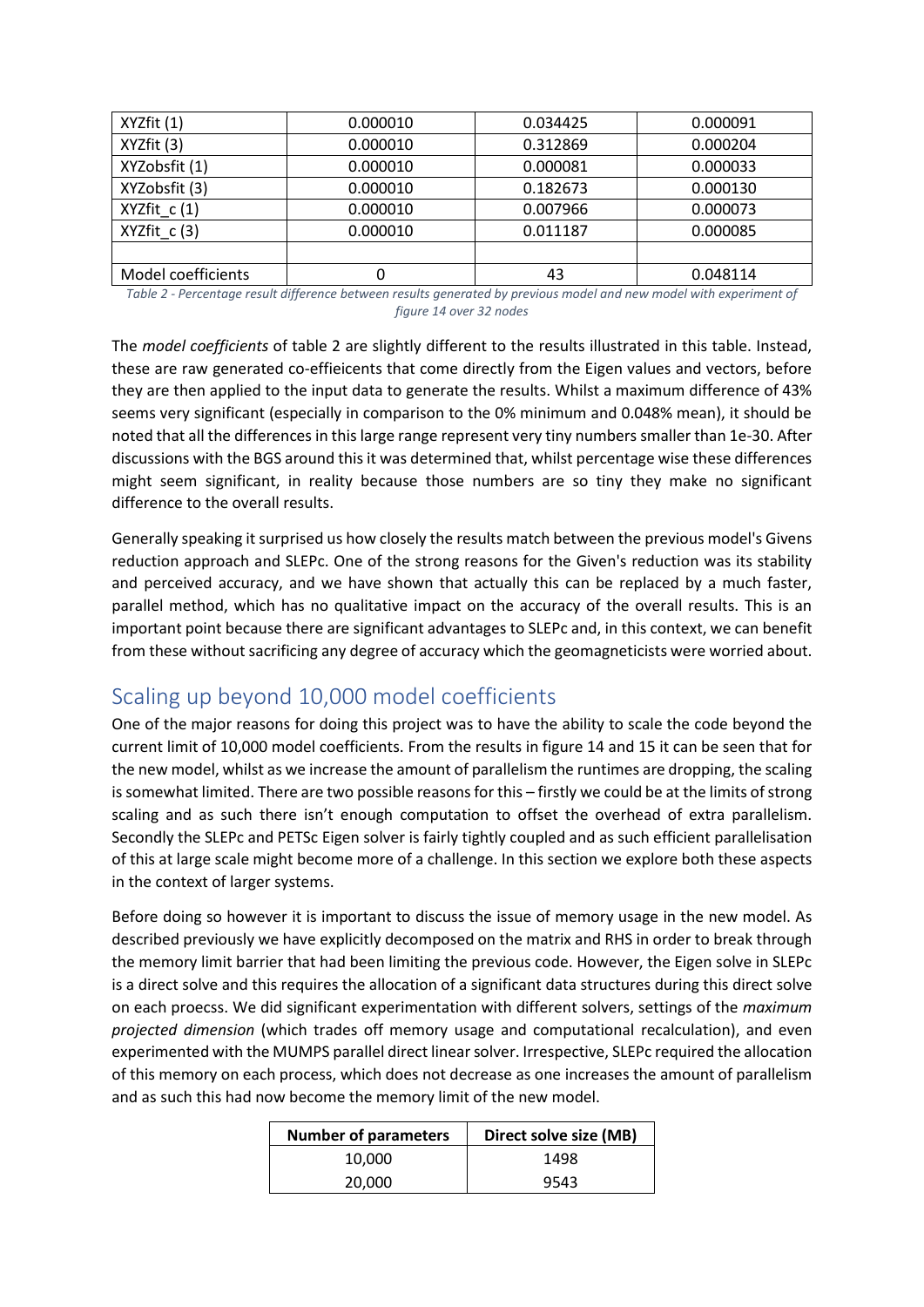| 30,000 | 23908  |
|--------|--------|
| 40,000 | 38200  |
| 50,000 | 57300  |
| 60,000 | 85950  |
| 70,000 | 114600 |

*Table 3 - Memory usage requirements of direct solver by the number of parameters*

A major limit of the current code was it's inability to scale beyond 10,000 model coefficients due to memory limitations. Having decomposed the matrix and RHS data structures across processes this limitation has been mitigated. However the direct eigen-solve in SLEPc requires the allocation of a significant data structures during this direct solve on each process, especially when searching for all eigenvalues and vectors as we require here. Whilst there are options for experimenting with the maximum projected dimension (which trades off memory usage and computational recalculation), and replacing the solver with the MUMPS parallel direct linear solver, from experimentation we found that these had no impact on the very large memory usage of SLEPc.

Table 3 illustrates how the memory usage of the direct solver grows as the number of model coefficients is increased. This memory requirement is in addition to other data structures including the matrix and RHS, and is not parallelisable. Therefore irrespective of the number of processes, this amount of memory must be allocated per process and is a very serious limitation. Bearing in mind most nodes in ARCHER, the Cray XC30 used for this work, have 64GB RAM in total and 32GB per NUMA region, ways round this needed to be found. Whilst there is a trend to increase the amount of memory per node with more modern machines, memory usage is still a limitation however as we reach large coefficient sizes.

#### Hydridising the code with OpenMP

Based on the experiments done in figure 15, the building of the matrix and RHS scales well as we increase the amount of parallelism. However, the direct solve doesn't scale quite so well and scaling from 16 to 32 nodes in figure 15 only decreases the runtime of the solver by 8% but the matrix and RHS building by 28%. Therefore, as the memory limits of the direct solve are on a process by process basis, it made sense to hybridise the code using OpenMP as a reduced number of processes can run per node, but within each process we can still take advantage of all the cores using thread level concurrency. The approach adopted was to apply OpenMP to all aspects of the code, including the matrix and RHS building. Whilst there has been some work done in PETSc to support hybrid OpenMP/MPI parallelism this isn't particularly mature and-so we didn't enable this in the code but instead the solver will just solve on a process by process basis without any thread level concurrency. One of the nice things about PETSc is the fact that it is trivial to modify the type of parallelism by selecting the appropriate data structure, so in the future if the hybrid versions become more mature then only minor code changes are needed.

In order to support this we stuck with the rule that the matrix and RHS are decomposed based upon processes, i.e. 10 processes means that these data structures are split into 10 chunks, one per process. But the input data itself is decomposed across the thread of a process and each thread will work on the processes' data structure chunk but with a separate subset of the input data to process.

Figure 16 sketches the hybrid OpenMP code for one of the kernels involved in building the normal equations. All OpenMP calls are loop based directives, and in this instance we are performing an OpenMP reduction between the threads once local iterations of the loop have completed. As before, the matrix and RHS data structures are decomposed on a process by process basis and when building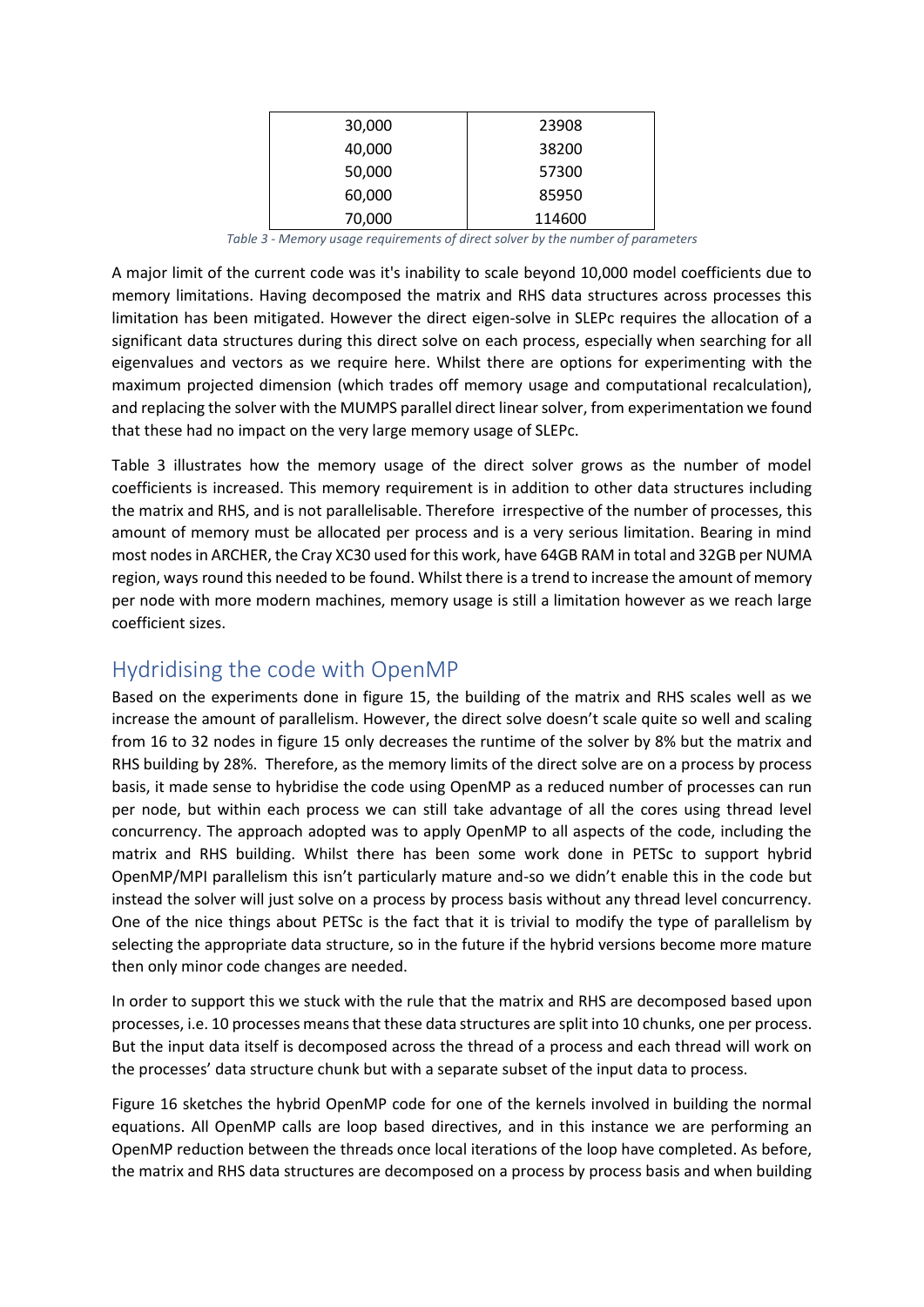```
!$omp parallel do private(j, dw, il) reduction(+:rhs norm equations)
   do j=1, lines in y
 ....
      do il=1, number_of_rows
       rhs norm equations(il)=rhs norm equations(il)+.....
      end do
    end do
!$omp end parallel do
```


the normal equations, the input data is split up between the OpenMP threads. Each thread works on the processes' data structure chunk but with a separate subset of the input data to process. This is important, because it means we can start MPI in *funnelled* threading mode rather than the much slower *multiple* mode. It should also be noted that, due to the non-associativity of floating point arithmetic, using OpenMP reductions can generate slightly different results from one threading level to another. However, this is still well within tolerance and we also provide additional code to perform the reduction in guaranteed order, via local variables and explicit addition but with some minor degradation in performance, if this is critical to the end user.

| <b>Nodes</b> | 2 threads PP | 4 threads PP | 6 threads PP | 12 threads PP |
|--------------|--------------|--------------|--------------|---------------|
| 40           | 42.99        | 29.52        | 24.59        | 20.33         |
| 36           | 44.19        | 30.69        | 25.86        | 21.72         |
| 27           | 48.61        | 34.39        | 29.69        | 25.96         |
| 18           | 56.05        | 41.82        | 37.28        | 34.49         |
| 9            | 78.95        | 64.17        | 60.55        | 59.72         |
| 5            | 127.4        | 109.47       | 104.34       | 111.05        |
| 3            | 245.82       | 189.65       | 195.11       | 190.12        |

*Table 4 – Matrix and RHS building time changes wrt threads Per Process based on 500,000 data points & 8000 parameters*

| <b>Nodes</b> | 2 threads PP | 4 threads PP | 6 threads PP | 12 threads PP |
|--------------|--------------|--------------|--------------|---------------|
| 40           | 55.7         | 44.8         | 40.29        | 36.68         |
| 36           | 54.67        | 43.76        | 38.72        | 39.71         |
| 27           | 49.32        | 42.07        | 40.4         | 41.63         |
| 18           | 48.04        | 29.84        | 43           | 39.62         |
| 9            | 42.07        | 42.19        | 48.01        | 68.15         |
| 5            | 61.72        | 66.64        | 82.3         | 122.34        |
| 3            | 103.36       | 113          | 144.35       | 212.99        |

*Table 5 - Solver time changes wrt threads Per Process based on 500,000 data points over 8000 parameters*

| <b>Nodes</b> | 2 threads PP | 4 threads PP | 6 threads PP | 12 threads PP |
|--------------|--------------|--------------|--------------|---------------|
| 40           | 2.95         | 2.6          | 2.56         | 2.46          |
| 36           | 2.76         | 2.63         | 2.69         | 2.45          |
| 27           | 2.89         | 2.54         | 2.71         | 2.83          |
| 18           | 3.07         | 2.86         | 2.94         | 2.51          |
| 9            | 3.2          | 3.03         | 2.6          | 2.86          |
| 5            | 2.94         | 3.05         | 2.68         | 2.86          |
| 3            | 2.74         | 2.65         | 2.84         | 2.89          |

*Table 6 - IO time changes wrt threads Per Process based on 500,000 data points over 8000 parameters*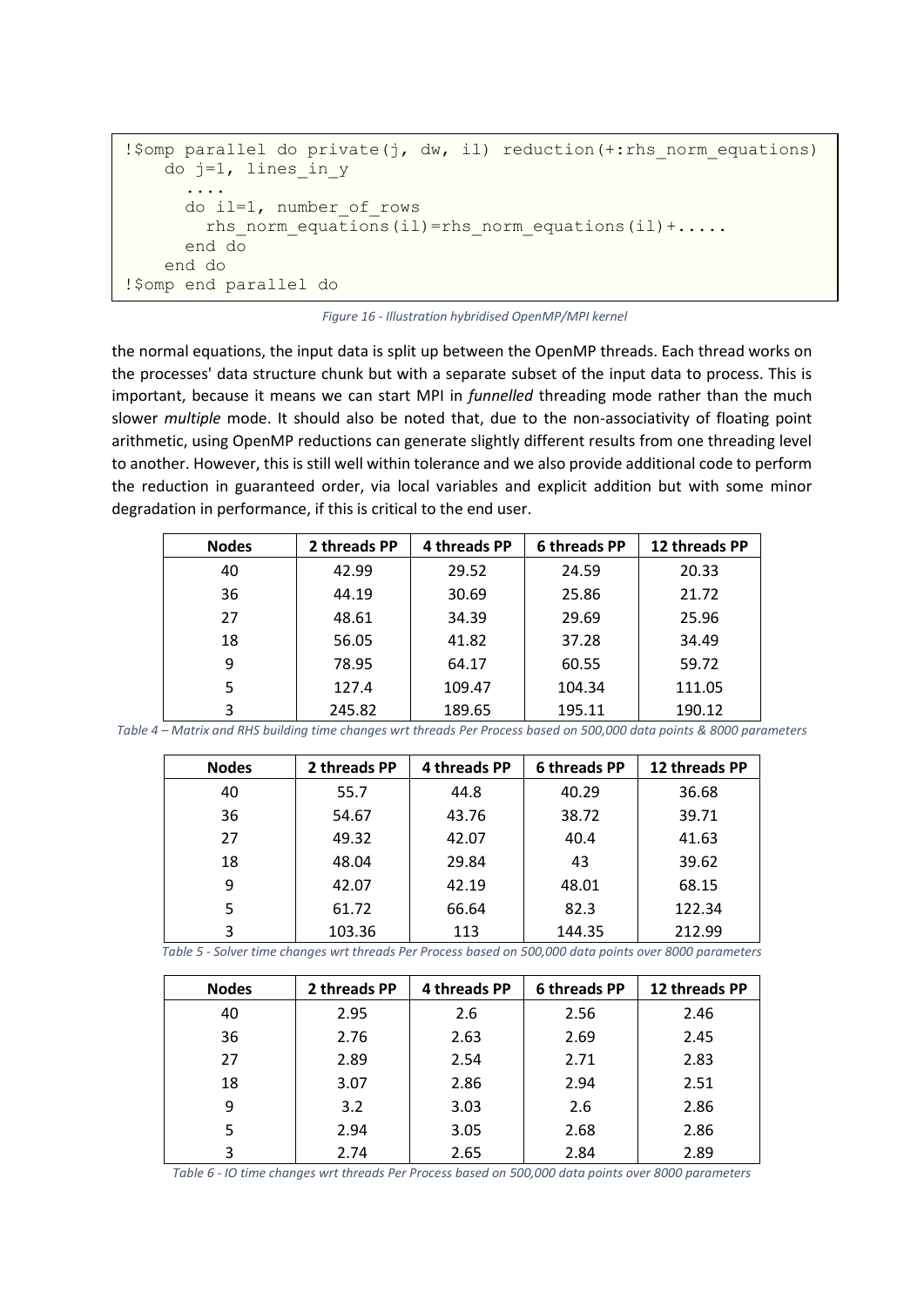| <b>Nodes</b> | 2 threads PP | 4 threads PP | 6 threads PP | 12 threads PP |
|--------------|--------------|--------------|--------------|---------------|
| 40           | 119.02       | 88.05        | 76.94        | 66.76         |
| 36           | 118.62       | 88.89        | 76.42        | 71.27         |
| 27           | 117.41       | 90.94        | 81.96        | 77.73         |
| 18           | 124.13       | 85.55        | 92.63        | 83.97         |
| 9            | 140.69       | 120.6        | 120.51       | 138.5         |
| 5            | 208.76       | 190.75       | 199.14       | 244.41        |
| 3            | 369.42       | 317.71       | 352.72       | 414.8         |

*Table 7 - Total runtime changes wrt threads Per Process based on 500,000 data points over 8000 parameters*

We found that utilising threading made a difference to overall performance with the model and ran a smaller experiment than those detailed previously, with 500,000 input data items and 8000 model coefficients. Table 7 illustrates how the run time of the model changes with respect to the number of threads per process for this experiment. For each row, for instance the 40 nodes row, the overall number of cores remains unchanged (960 in this case), and with two threads per process we have 480 process each running over 2 threads, out to twelve threads per process resulting in 80 processes each with 12 threads. It isn't as simple as saying one level of threading is *better* or *worse* than another. Instead, it depends heavily on the overall amount of parallelism (number of nodes) and it can be seen that when using 40 nodes the run time can be almost halved by the simple configuration change of going from 2 threads per node to 12 threads per node. However over three nodes going from 2 to 12 threads per node reduces performance by almost a third.

To break it down further, Tables 4, 5 and 6 show the run time, for each configuration, for building the normal equations, solver time, and IO respectively. Based on the solver run times it can be seen that we are hitting the limits of strong scaling with this experiment size as, at small node sizes it is advantageous to use more parallelism and at larger numbers of nodes less, for this problem size this factor dominates at smaller numbers of nodes. For the normal equation building, irrespective it is advantageous to use more threading where possible and this is because it reduces the amount of MPI communications needed, with this problem size this factor dominates at larger numbers of nodes. As all processes potentially need to communicate with all other processes, this can be an expensive.

The code itself will automatically pick up the number of threads based on the OpenMP number of threads environment variable (i.e. OMP\_NUM\_THREADS), so no additional arguments need to be passed to the code.

## Scaling to 100,000 model parameters

Based on this hybridisation we can now run the new model with problem sizes much larger than the 10,000 coefficients that the previous model was limited to. Figure 17 illustrates an experiment, over 40 nodes of ARCHER, as we scale the number of model coefficients up to 100,000. There are a number of caveats and noteworthy points to be highlighted here. It can be seen that there is a sharp increase in run time at 40,000 coefficients and this is where we had to switch, due to memory limits, from a process per NUMA region to a process per node in order to fit into memory. At 50,000 coefficients we started using the large memory nodes on ARCHER, which contain 128GB of RAM, and provided some extra headroom for these runs. In terms of modern computing, 128GB of RAM isn't a particularly large amount, and once we reached 70,000 coefficients this memory was exhausted. In order to model problem sizes of 70,000 coefficients and above, we split the problem in two when it came to eigen-solving, first finding the *n/2* largest eigenvalues in magnitude and applying these and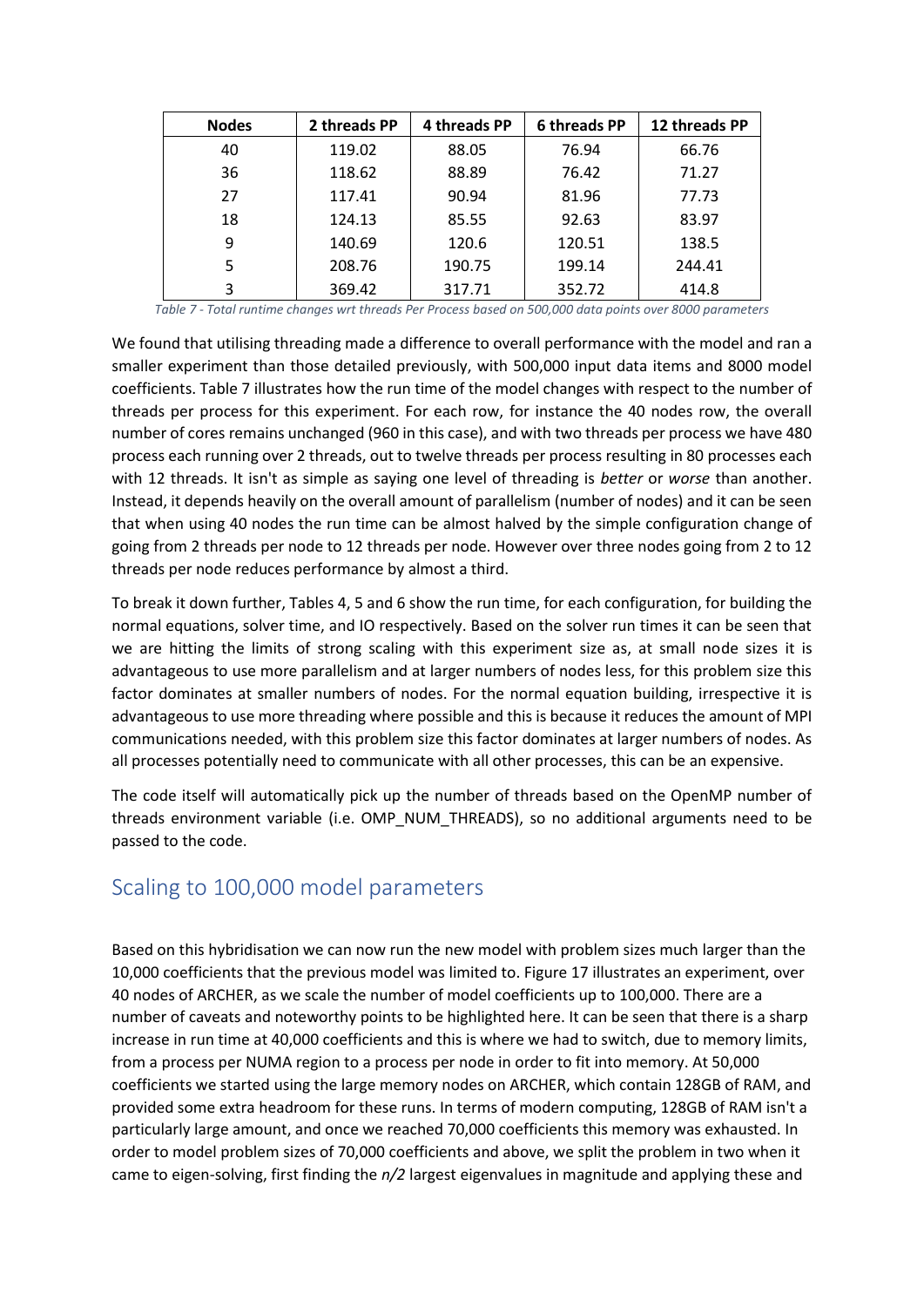their corresponding eigenvectors to the RHS, and then finding the *n/2* smallest eigenvalues in magnitude and applying these and their corresponding eigenvectors to the RHS. This worked well, and actually resulted in a slight decrease in run time because at that stage two smaller solves was faster than one larger one.



*Figure 17 - Scaling the number of model coefficients over 40 nodes of ARCHER*

It should be noted that we tried a number of approaches to finding different portions of the spectrum, such as those closest to a target and then iteratively increasing the target. None of these worked very well and the only reliable approach was to split the solve in two and finding the *n/2* largest and *n/2* smallest eigenpairs. In our mind this is the current limitation of our model and, as it currently stands, when the problem size reaches a point where the two separate solves run out of memory, most likely at around 120,000 coefficients on ARCHER further investigations will need to be performed. There are a number of points to bear in mind here, in addition to the obvious point that larger amounts of memory are becoming much more commonplace which mitigate this issue somewhat. Firstly we are finding all the eigenvalues and then throwing away the smallest ones beneath a threshold. At 100,000 model coefficients this represents a large number that are being discarded and, as the direct solver memory usage is determined by the number of eigenvalues being searched, we could likely reduce the number of eigenvalues being searched because of the threshold and improve the situation. Secondly, as we reached 70,000 coefficients PETSc had to be compiled with 64 bit matrix indices, this isn't a problem in itself but does illustrate the significant size of the matrix and general problem we are working with here.

#### Parallelising the damping values

An important assumption made until this point is the fact that there is only a single damping value required to run the model with. Once the matrix and RHS has been built, a damping value is applied to it and then the solver run for these resulting values. However, fairly often the scientists wish to apply multiple damping values one after another. In this case there is still a solve and results write out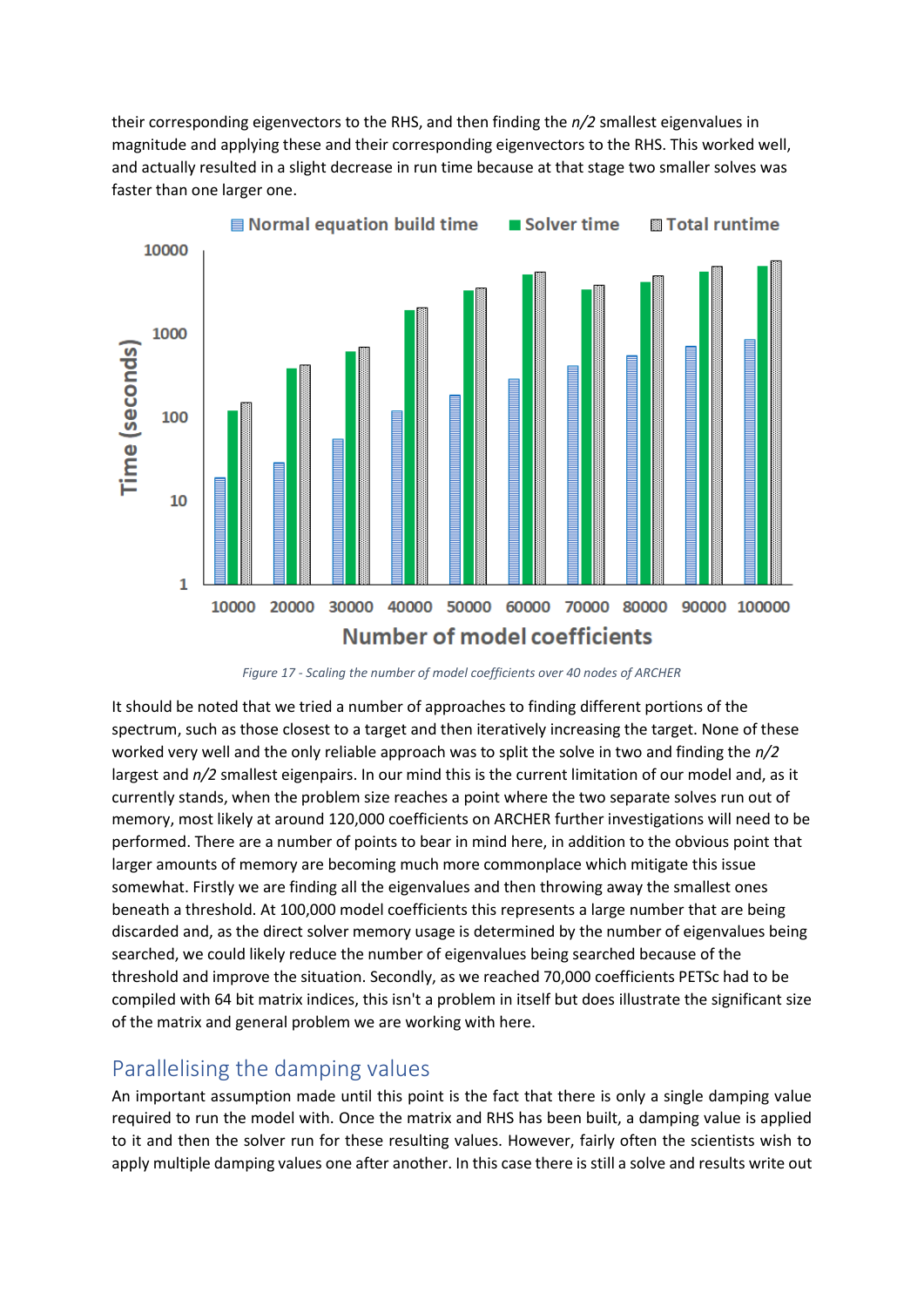for each individual damping value, but crucially there are multiple solves and result file writes (one per damping file) performed. As the handling of each damping value is embarrassingly parallel with any other damping value, the previous model, whilst the solver was sequential, distributed the *d* damping values across the processes and ran *d* sequential solvers concurrently to effectively solve for each distinct damping value at the same time. We have changed the model to parallelise the solver, which is very important as it allows larger problem sizes, but crucially geometrically decomposing the matrix and RHS and running the solver in parallel across all processes now means that each damping value must be solved sequentially.

As described previously, once at a specific level of parallelism, adding extra to the experiments of figure 15 only provided very limited speed up to the solver. Therefore it made sense to support a multi-level approach, where the matrix and RHS are split up into regions and a specific rank of a region



*Figure 18 - Modified matrix and RHS building to support regions for parallel damping values*

(e.g. rank 0 in each region) works together to perform the solve for a specific damping value and other ranks (e.g. rank 1) then work together to perform the solve for another damping value.

This required modifications to the matrix and RHS building, which is illustrated in figure 16, where processes are part of a region (an MPI communicator) and the input data is split up across these processes (and can then further be split up inside a process using threading.) Each process will work on the region's subdomain and contribute its chunk of input data before an all reduce is performed within the region (across the region MPI communicator) to sum up the values in the region across all processes. The result of this is that all processes within a region then end up with the same chunk of matrix (and RHS) all with the same matching values and then each process can apply separate damping values to its chunk. In the example of figure 16, process 0 of region 0 (P0, R0) will work with process 0 of region 1 (P0, R1) and process 0 of region 2 (P0, R2) to solve for the first damping value, concurrently process 1 of region 0 (P1, R0) will work with process 1 of region 1 (P1, R1) and process 1 of region 2 (P1, R2) to solve for the second damping value etc.